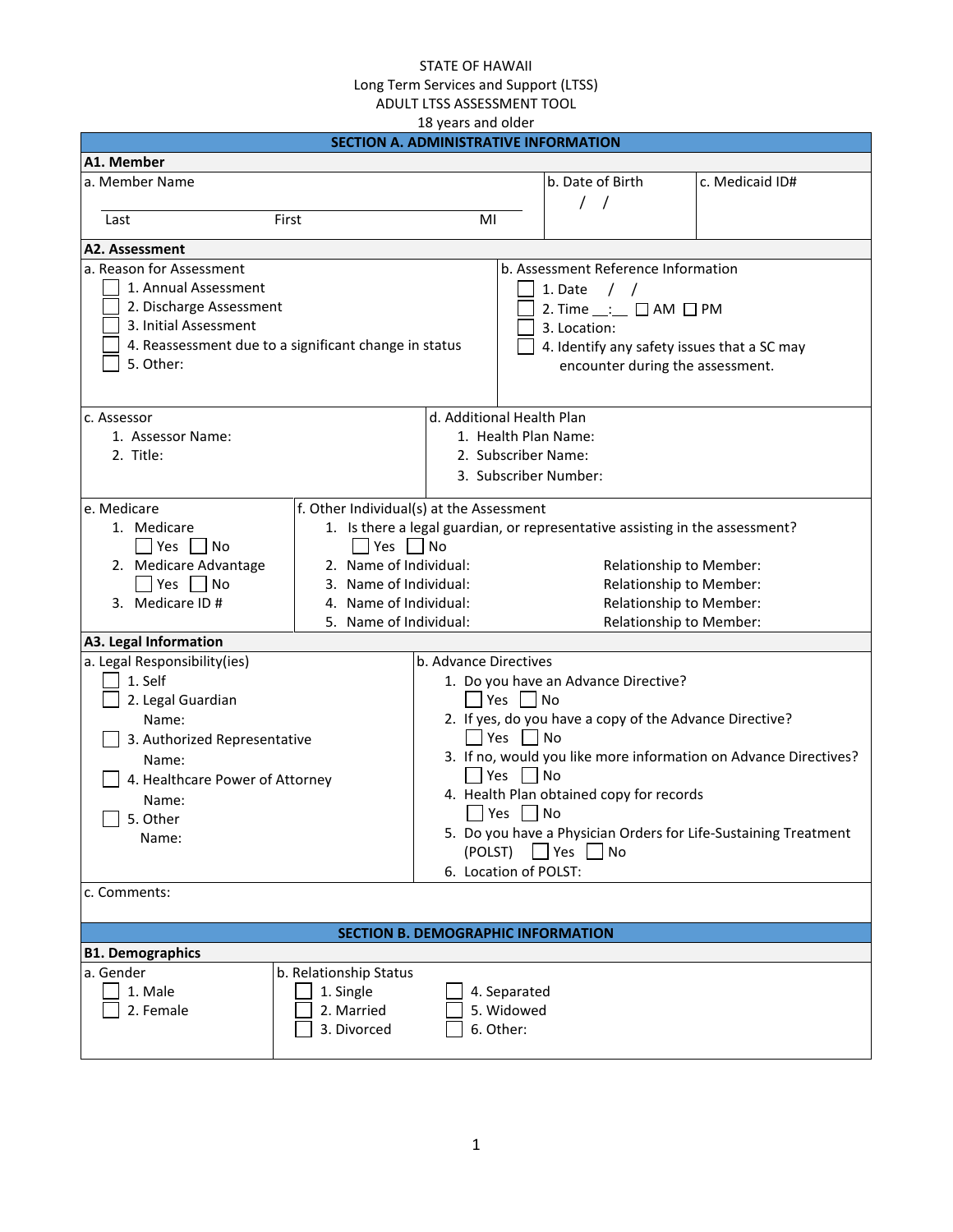| c. Ethnicity                                     |                                            |                                              |
|--------------------------------------------------|--------------------------------------------|----------------------------------------------|
| 1. African American                              |                                            |                                              |
| 2. American Indian or Alaska Native              |                                            |                                              |
|                                                  |                                            |                                              |
| 3. Asian                                         |                                            |                                              |
| Cambodian<br>iv. Indian<br>i.                    | vii. Laotian                               |                                              |
| ii. Chinese<br>v. Japanese                       | viii. Vietnamese                           |                                              |
| iii. Filipino<br>vi. Korean                      | Other<br>ix.                               |                                              |
| 4. Caucasian                                     |                                            |                                              |
| 5. Hispanic or Latino                            |                                            |                                              |
| 6. Native Hawaiian or other Pacific Islander     |                                            |                                              |
| i. Federated State of Micronesia                 | v. Samoan                                  |                                              |
| ii. Native Hawaiian                              | vii. Tongan                                |                                              |
| iii. Palauan                                     | vii. Other                                 |                                              |
| iv. Marshallese                                  |                                            |                                              |
| 7. Other:                                        |                                            |                                              |
|                                                  |                                            |                                              |
| <b>B2. Communication</b>                         |                                            |                                              |
| 1. Verbal<br>a. Primary Means of Communication   | 3. Written                                 | 5. Other:                                    |
| 2. Non Verbal                                    | 4. American Sign Language                  |                                              |
| b. Primary Spoken Language                       |                                            | c. Interpretation                            |
| 1. English<br>7. Japanese                        | 13. Spanish                                | 1. Do you need an interpreter?               |
| 2. Chinese (Cantonese)<br>8. Korean              | 14. Tagalog                                | Yes<br>No                                    |
| 3. Chinese (Mandarin)<br>9. Laotian              | 15. Tongan                                 |                                              |
| 4. Chuukese<br>10. Marshallese                   | 16. Vietnamese                             |                                              |
| 5. Hawaiian<br>11. Palauan                       | 17. Visayan                                |                                              |
| 12. Samoan<br>6. Ilocano                         | 18. Other:                                 |                                              |
|                                                  |                                            |                                              |
| d. Primary Written Language                      |                                            | e. Translation                               |
| 1. English<br>8. Japanese                        | 15. Spanish                                | 1. Do you need a translator?                 |
| 2. Braille<br>9. Korean                          | 16. Tagalog                                | $\Box$ Yes $\Box$ No                         |
| 3. Chinese (Cantonese)<br>10. Laotian            | 17. Tongan                                 |                                              |
| 4. Chinese (Mandarin)<br>11. Large Format        | 18. Vietnamese                             |                                              |
| 5. Chuukese<br>12. Marshallese                   | 19. Visayan                                |                                              |
| 13. Palauan<br>6. Hawaiian                       | 20. Other:                                 |                                              |
| 7. Ilocano<br>14. Samoan                         |                                            |                                              |
| f. Education                                     | g. Other Assistive Communication Device(s) |                                              |
|                                                  |                                            |                                              |
| 1. Education Level:                              |                                            | 1. Other Assistive Communication Device(s):  |
| h. Comments:                                     |                                            |                                              |
|                                                  |                                            |                                              |
| <b>B3. Residence and Living Arrangements</b>     |                                            |                                              |
| a. Residence                                     |                                            |                                              |
| 1. Own Private house/apartment                   |                                            | 8. Community Care Foster Family Home (CCFFH) |
| 2. Rent Private house/apartment/room             |                                            | 9. Nursing Facility (NF)                     |
| 3. Houseless (with or without shelter)           |                                            | 10. Rehabilitation hospital/unit             |
| 4. Assisted Living Facility (ALF)                |                                            | 11. Psychiatric hospital/unit                |
| 5. Adult Residential Care Home (ARCH)            |                                            | 12. Acute care hospital                      |
|                                                  |                                            |                                              |
| 6. Expanded Adult Residential Care Home (E-ARCH) | 13. Other, specify.                        |                                              |
| 7. Foster Home                                   |                                            |                                              |
| b. Living Arrangement                            |                                            |                                              |
| 1. Alone                                         | 4. With child (not spouse/partner)         | 7. With other relative(s)                    |
| 2. With spouse/partner only                      | 5. With parent(s)/guardian(s)              | 8. With non-relative(s)                      |
| 3. With spouse/partner and other(s)              | 6. With sibling(s)                         | 9. Other:                                    |
|                                                  |                                            |                                              |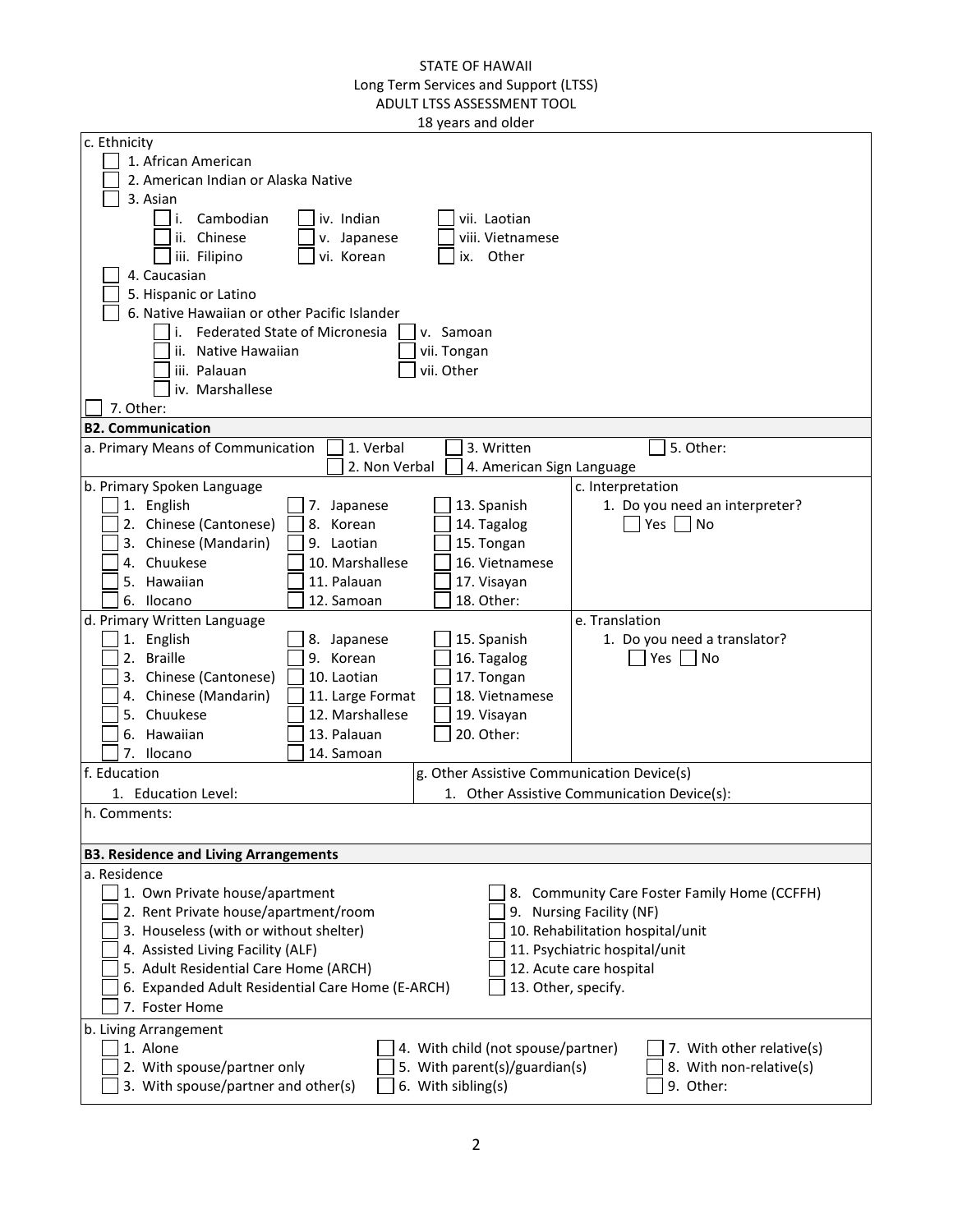|                                                                                                                                                                                          |                  |            |             |                    | 18 years and older                    |          |                                   |  |           |                  |               |  |
|------------------------------------------------------------------------------------------------------------------------------------------------------------------------------------------|------------------|------------|-------------|--------------------|---------------------------------------|----------|-----------------------------------|--|-----------|------------------|---------------|--|
| c. Comments:                                                                                                                                                                             |                  |            |             |                    |                                       |          |                                   |  |           |                  |               |  |
|                                                                                                                                                                                          |                  |            |             |                    |                                       |          |                                   |  |           |                  |               |  |
|                                                                                                                                                                                          |                  |            |             |                    | <b>SECTION. C MEDICAL INFORMATION</b> |          |                                   |  |           |                  |               |  |
| C1. Disease Diagnosis(es)                                                                                                                                                                |                  |            |             |                    |                                       |          |                                   |  |           |                  |               |  |
| a. Disease Diagnosis(es)                                                                                                                                                                 |                  |            |             |                    |                                       |          |                                   |  |           |                  |               |  |
| List Disease Diagnosis(es)                                                                                                                                                               |                  |            |             |                    | ICD Code                              |          |                                   |  |           |                  | Date of Onset |  |
|                                                                                                                                                                                          |                  |            |             |                    |                                       |          |                                   |  |           |                  |               |  |
|                                                                                                                                                                                          |                  |            |             |                    |                                       |          |                                   |  |           |                  |               |  |
|                                                                                                                                                                                          |                  |            |             |                    |                                       |          |                                   |  |           |                  |               |  |
|                                                                                                                                                                                          |                  |            |             |                    |                                       |          |                                   |  |           |                  |               |  |
|                                                                                                                                                                                          |                  |            |             |                    |                                       |          |                                   |  |           |                  |               |  |
| <b>C2. Medications</b>                                                                                                                                                                   |                  |            |             |                    |                                       |          |                                   |  |           |                  |               |  |
| a. Medications<br>1. Do you take any medications, e.g., prescribed medications, vitamins, supplements, herbal or OTC medications?<br>$\Box$ Yes $\Box$ No<br>2. List Current Medications |                  |            |             |                    |                                       |          |                                   |  |           |                  |               |  |
| <b>Medication Name</b>                                                                                                                                                                   |                  | Indication | Dose        | Route              | Frequency                             |          | Prescribing<br>Physician/Provider |  | Compliant |                  | Comments      |  |
|                                                                                                                                                                                          |                  |            |             |                    |                                       |          |                                   |  | Yes       | No               |               |  |
|                                                                                                                                                                                          |                  |            |             |                    |                                       |          |                                   |  | Yes       | No               |               |  |
|                                                                                                                                                                                          |                  |            |             |                    |                                       |          |                                   |  | Yes       | No               |               |  |
|                                                                                                                                                                                          |                  |            |             |                    |                                       |          |                                   |  | Yes       | No               |               |  |
|                                                                                                                                                                                          |                  |            |             |                    |                                       |          |                                   |  | Yes       | No               |               |  |
| <b>C3. Treatments and Therap(ies)</b>                                                                                                                                                    |                  |            |             |                    |                                       |          |                                   |  |           |                  |               |  |
| a. List Treatment(s) and Therapy(ies)                                                                                                                                                    |                  |            |             |                    |                                       |          |                                   |  |           |                  |               |  |
| Treatment/Therapy                                                                                                                                                                        |                  |            | Prescribing | Physician/Provider | Provider/Agency                       |          | Frequency                         |  |           |                  | Comments      |  |
|                                                                                                                                                                                          |                  |            |             |                    |                                       |          |                                   |  |           |                  |               |  |
|                                                                                                                                                                                          |                  |            |             |                    |                                       |          |                                   |  |           |                  |               |  |
|                                                                                                                                                                                          |                  |            |             |                    |                                       |          |                                   |  |           |                  |               |  |
| <b>C4. Medical Equipment and Supplies</b>                                                                                                                                                |                  |            |             |                    |                                       |          |                                   |  |           |                  |               |  |
| a. List Medical Equipment and Supplies                                                                                                                                                   |                  |            |             |                    |                                       |          |                                   |  |           |                  |               |  |
| <b>Medical Equipment</b>                                                                                                                                                                 | Type/Description |            |             | Prescribing        |                                       | Indicate |                                   |  |           | Vendor and Phone | Comments      |  |
| and Supplies                                                                                                                                                                             |                  |            |             |                    | Physician/Provider                    |          | Rent or Own                       |  | Number    |                  |               |  |
|                                                                                                                                                                                          |                  |            |             |                    |                                       | Rent     | Own                               |  |           |                  |               |  |
|                                                                                                                                                                                          |                  |            |             |                    |                                       | Rent     | Own                               |  |           |                  |               |  |
|                                                                                                                                                                                          |                  |            |             |                    |                                       | Rent     | Own                               |  |           |                  |               |  |
|                                                                                                                                                                                          |                  |            |             |                    |                                       | Rent     | Own                               |  |           |                  |               |  |
| <b>C5. HCBS Services</b>                                                                                                                                                                 |                  |            |             |                    |                                       | Rent     | Own                               |  |           |                  |               |  |
|                                                                                                                                                                                          |                  |            |             |                    |                                       |          |                                   |  |           |                  |               |  |
| a. List HCBS Services                                                                                                                                                                    |                  |            |             |                    |                                       |          |                                   |  |           |                  |               |  |
| <b>HCBS Service</b>                                                                                                                                                                      |                  |            |             |                    | Provider/Agency                       |          | Frequency                         |  |           |                  | Comments      |  |
|                                                                                                                                                                                          |                  |            |             |                    |                                       |          |                                   |  |           |                  |               |  |
|                                                                                                                                                                                          |                  |            |             |                    |                                       |          |                                   |  |           |                  |               |  |
|                                                                                                                                                                                          |                  |            |             |                    |                                       |          |                                   |  |           |                  |               |  |
|                                                                                                                                                                                          |                  |            |             |                    |                                       |          |                                   |  |           |                  |               |  |
|                                                                                                                                                                                          |                  |            |             |                    |                                       |          |                                   |  |           |                  |               |  |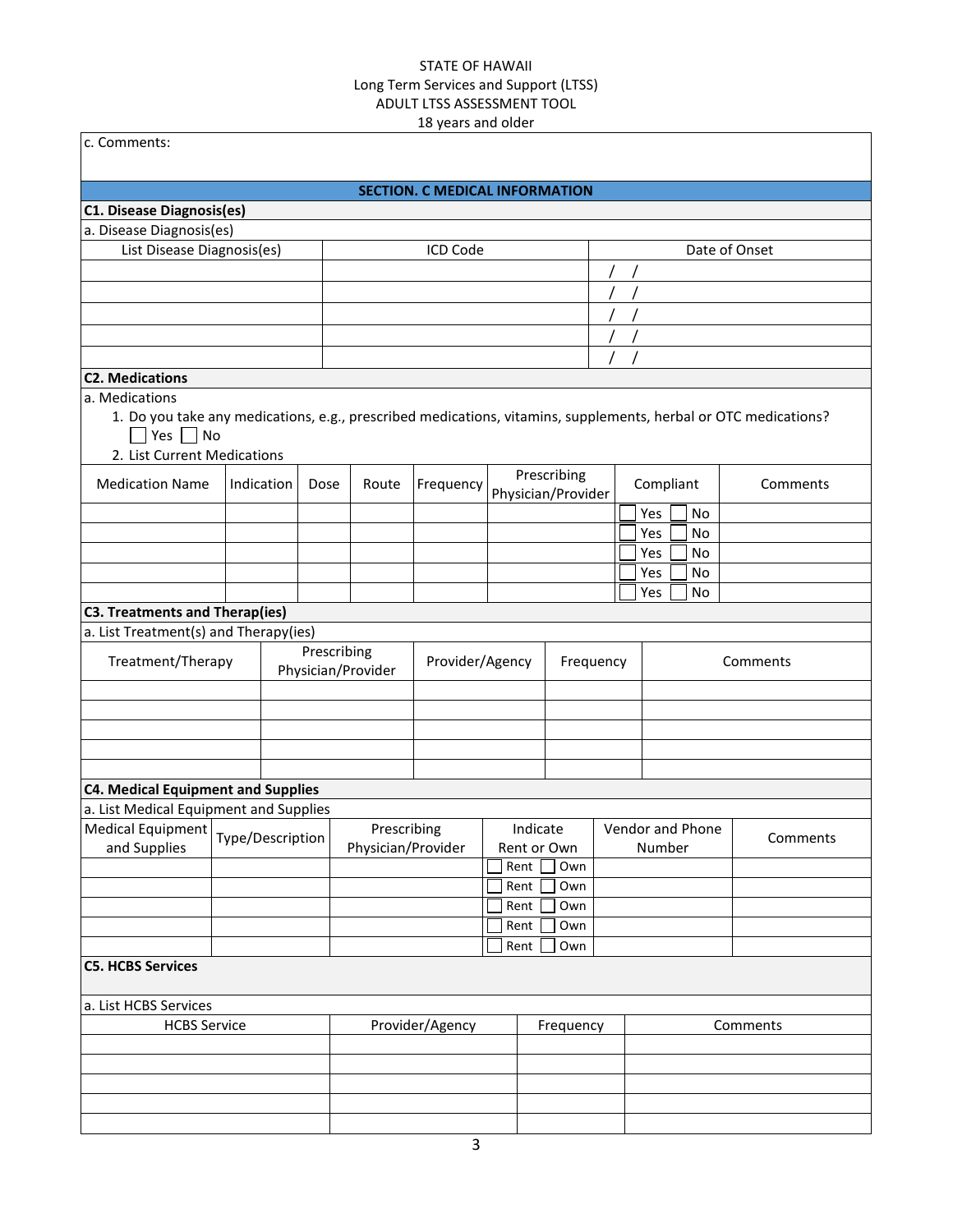|                                                                                        |           | το γεαι ο απα σιαςι                       |                     |     |                     |                           |  |
|----------------------------------------------------------------------------------------|-----------|-------------------------------------------|---------------------|-----|---------------------|---------------------------|--|
| <b>C6. Institutional Services</b>                                                      |           |                                           |                     |     |                     |                           |  |
| a. List Institutional Services                                                         |           |                                           |                     |     |                     |                           |  |
| <b>Institutional Service</b>                                                           |           | Provider                                  |                     |     | Comments            |                           |  |
|                                                                                        |           |                                           |                     |     |                     |                           |  |
|                                                                                        |           |                                           |                     |     |                     |                           |  |
|                                                                                        |           |                                           |                     |     |                     |                           |  |
|                                                                                        |           |                                           |                     |     |                     |                           |  |
|                                                                                        |           |                                           |                     |     |                     |                           |  |
| C7. Physician(s) and Provider(s)                                                       |           |                                           |                     |     |                     |                           |  |
| a. Physician(s) and Provider(s)                                                        |           |                                           |                     |     |                     |                           |  |
| List Physician(s)/Provider(s)                                                          |           |                                           |                     |     |                     |                           |  |
| Name                                                                                   | Specialty |                                           | Address             |     | <b>Phone Number</b> | Fax Number                |  |
|                                                                                        |           |                                           |                     |     |                     |                           |  |
|                                                                                        |           |                                           |                     |     |                     |                           |  |
|                                                                                        |           |                                           |                     |     |                     |                           |  |
|                                                                                        |           |                                           |                     |     |                     |                           |  |
|                                                                                        |           |                                           |                     |     |                     |                           |  |
| C8. Utilization of Hospital, Emergency Room, and Physician Services                    |           |                                           |                     |     |                     |                           |  |
| Services                                                                               |           |                                           | Date                |     | Reason              |                           |  |
| a. LAST Inpatient Acute Hospitalization                                                |           |                                           |                     |     |                     |                           |  |
| b. LAST Emergency Room visit (not counting overnight stay)                             |           |                                           |                     |     |                     |                           |  |
| c. LAST Physician (or Provider, Practitioner, Authorized                               |           |                                           |                     |     |                     |                           |  |
| Assistant) visit                                                                       |           |                                           |                     |     |                     |                           |  |
| d. Comments:                                                                           |           |                                           |                     |     |                     |                           |  |
|                                                                                        |           |                                           |                     |     |                     |                           |  |
|                                                                                        |           |                                           |                     |     |                     |                           |  |
| <b>C9. State Programs</b>                                                              |           |                                           |                     |     |                     |                           |  |
|                                                                                        |           | *** Do not complete for NF/CCFH/E-ARCH*** |                     |     |                     |                           |  |
| a. Other State Program(s)                                                              |           |                                           |                     |     |                     |                           |  |
| 1. Are you currently receiving services from other State Program(s)? $\Box$ Yes $\Box$ |           |                                           |                     |     | No                  |                           |  |
| 2. Identify State Program(s)                                                           |           |                                           |                     |     |                     |                           |  |
| <b>State Program</b>                                                                   |           |                                           | <b>Contact Name</b> |     | <b>Phone Number</b> | Number of Service         |  |
|                                                                                        |           |                                           |                     |     |                     | Hours per week            |  |
| <b>DOE/Special Education</b>                                                           |           |                                           |                     |     |                     |                           |  |
| DOE/Physical, Occupational or Speech Therapy                                           |           |                                           |                     |     |                     |                           |  |
| DOH/CAMHD                                                                              |           |                                           |                     |     |                     |                           |  |
| DOH/AMHD                                                                               |           |                                           |                     |     |                     |                           |  |
| DOH/DDD                                                                                |           |                                           |                     |     |                     |                           |  |
| DHS/CWS                                                                                |           |                                           |                     |     |                     |                           |  |
| DHS/APS                                                                                |           |                                           |                     |     |                     |                           |  |
| Other:                                                                                 |           |                                           |                     |     |                     |                           |  |
| b. Comments:                                                                           |           |                                           |                     |     |                     |                           |  |
|                                                                                        |           |                                           |                     |     |                     |                           |  |
| <b>C10. Prevention</b>                                                                 |           |                                           |                     |     |                     |                           |  |
| a. Preventative Screening(s)                                                           |           |                                           |                     |     |                     |                           |  |
| 1. Blood Pressure measured in the LAST YEAR                                            |           |                                           |                     |     | No<br>Yes           | Unknown<br>N/A            |  |
| 2. Breast Cancer screening in the LAST YEAR                                            |           |                                           |                     | Yes | No                  | N/A<br>Unknown            |  |
| Cervical Cancer screening in the LAST YEAR<br>3.                                       |           |                                           |                     | Yes | No                  | Unknown<br>N/A            |  |
| Colorectal screening in the LAST YEAR<br>4.                                            |           |                                           |                     |     | No<br>Yes           | Unknown<br>N/A            |  |
| Osteoporosis in the LAST YEAR<br>5.                                                    |           |                                           |                     |     | Yes<br>No           | Unknown<br>N/A<br>Unknown |  |
| Prostate Cancer screening in the LAST 2 YEARS<br>6.                                    |           |                                           |                     |     | Yes<br>No           | N/A                       |  |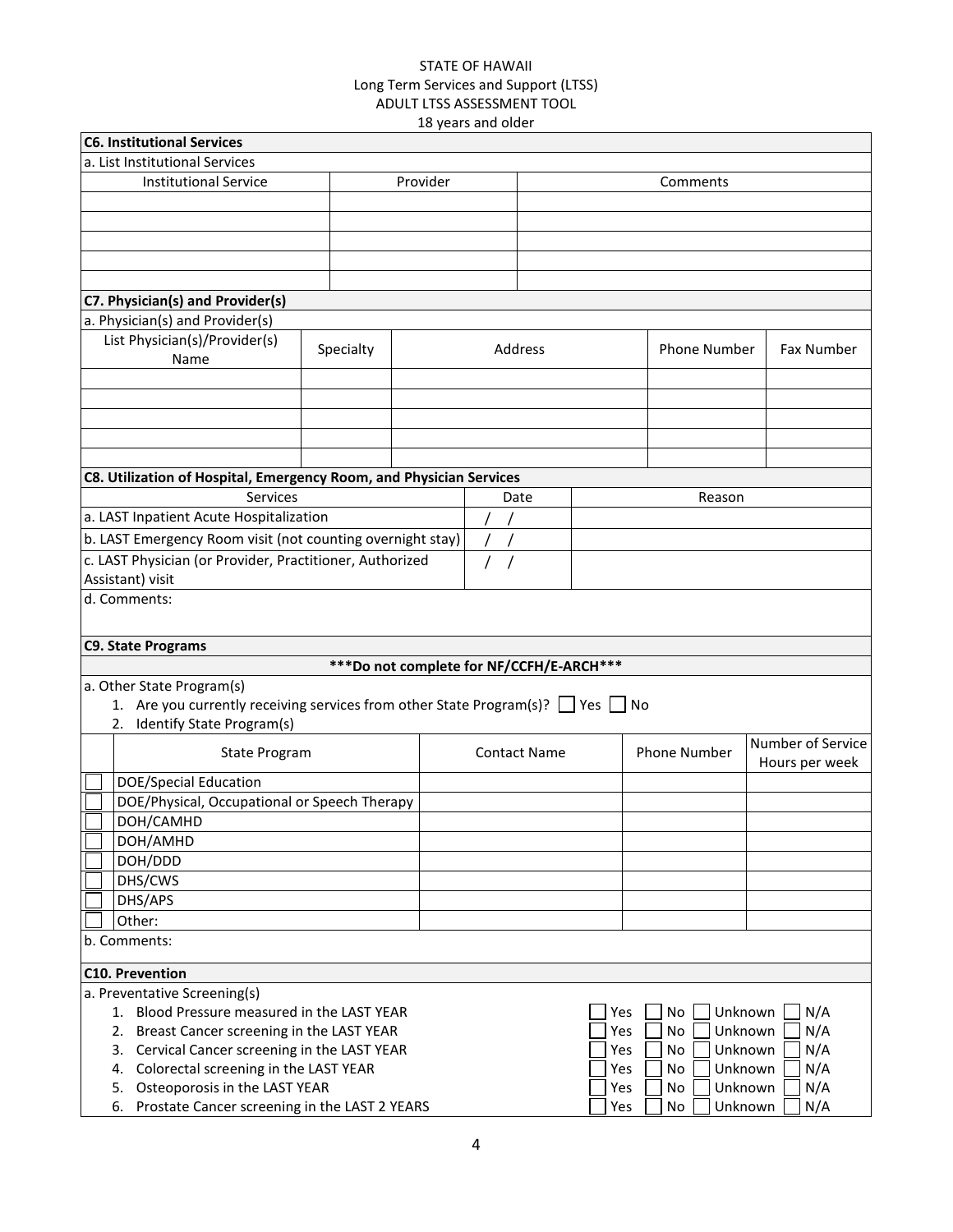|                                                                     | 10 years and Older                                                      |                                    |
|---------------------------------------------------------------------|-------------------------------------------------------------------------|------------------------------------|
| 7. Total Cholesterol measured in the LAST YEAR                      |                                                                         | N/A<br>Yes<br>No<br>Unknown        |
| 8. Tuberculin (TB) Skin testing, PPD or 2 Step PPD in the LAST YEAR |                                                                         | No<br>Unknown<br>N/A<br>Yes        |
| 9. TB Results Negative/Positive                                     |                                                                         | Positive<br>Negative               |
| 10. Date of last TB Chest X-ray                                     |                                                                         |                                    |
| 11. Weight/Height measured in the LAST YEAR                         |                                                                         | No<br>Yes                          |
|                                                                     | 12. Well member visit/EPSDT screening (18 to 20 years) in the LAST YEAR | <b>No</b><br>Yes                   |
| b. Comments:                                                        |                                                                         |                                    |
|                                                                     |                                                                         |                                    |
| <b>C11. Immunizations</b>                                           |                                                                         |                                    |
| a. Immunizations                                                    |                                                                         |                                    |
| 1. Are your immunizations up to date?                               | Yes <br>  No     Unknown                                                |                                    |
| 2. Date of Pneumococcal Vaccination                                 |                                                                         |                                    |
| 3. Date of LAST Influenza Vaccination                               |                                                                         |                                    |
| b. Comments:                                                        |                                                                         |                                    |
|                                                                     |                                                                         |                                    |
| <b>C12. Personal Beliefs</b>                                        |                                                                         |                                    |
| a. Personal Beliefs                                                 |                                                                         | b. Comments:                       |
| 1. Do you have any beliefs and/or concerns that may affect your     |                                                                         |                                    |
|                                                                     | acceptance of health care assistance, treatments, or procedures?        | Yes                                |
| No                                                                  |                                                                         |                                    |
| 2. If yes, explain:                                                 |                                                                         |                                    |
|                                                                     | <b>SECTION D. PERSON CENTERED INFORMATION</b>                           |                                    |
| <b>D1. Personal Interview</b>                                       |                                                                         |                                    |
| a. Personal Interview                                               |                                                                         |                                    |
| 1. Describe a "good day" for you.                                   |                                                                         |                                    |
| 2. Describe a "bad day" for you.                                    |                                                                         |                                    |
| 3. Describe ongoing responsibilities that you have to take care of. |                                                                         |                                    |
| 4. What are your strengths and accomplishments?                     |                                                                         |                                    |
| 5. What are you needs and concerns?                                 |                                                                         |                                    |
|                                                                     | 6. Describe your life now.                                              | 7. Describe what you want in life. |
| Home/Family                                                         |                                                                         |                                    |
| Recreation /Fun/Relaxation                                          |                                                                         |                                    |
| Community Involvement/                                              |                                                                         |                                    |
| Social/Religious/Culture                                            |                                                                         |                                    |
| 8. Do you have any specific end of life wishes or arrangements?     | Yes                                                                     | No                                 |
| 9. If yes, describe.                                                |                                                                         |                                    |
|                                                                     |                                                                         |                                    |
| b. Comments:                                                        |                                                                         |                                    |
|                                                                     |                                                                         |                                    |
| <b>D2. Finances</b>                                                 |                                                                         |                                    |
|                                                                     | ***Do not complete for NF/CCFH/E-ARCH***                                |                                    |
| a. Finances                                                         |                                                                         | b. Comments:                       |
| 1. Are you able to pay for your major monthly expenses?             | Yes<br>  No                                                             |                                    |
| 2. If no, explain.                                                  |                                                                         |                                    |
| 3. Are you receiving financial assistance?                          | No<br>Yes                                                               |                                    |
| 4. Are you receiving SNAP?                                          | No<br>Yes                                                               |                                    |
| <b>D3. Social Supports</b>                                          | ***Do not complete for NF/CCFH/E-ARCH***                                |                                    |
| a. Social Supports                                                  |                                                                         |                                    |
| 1. Family and/or friends living in the SAME residence               |                                                                         |                                    |
|                                                                     |                                                                         |                                    |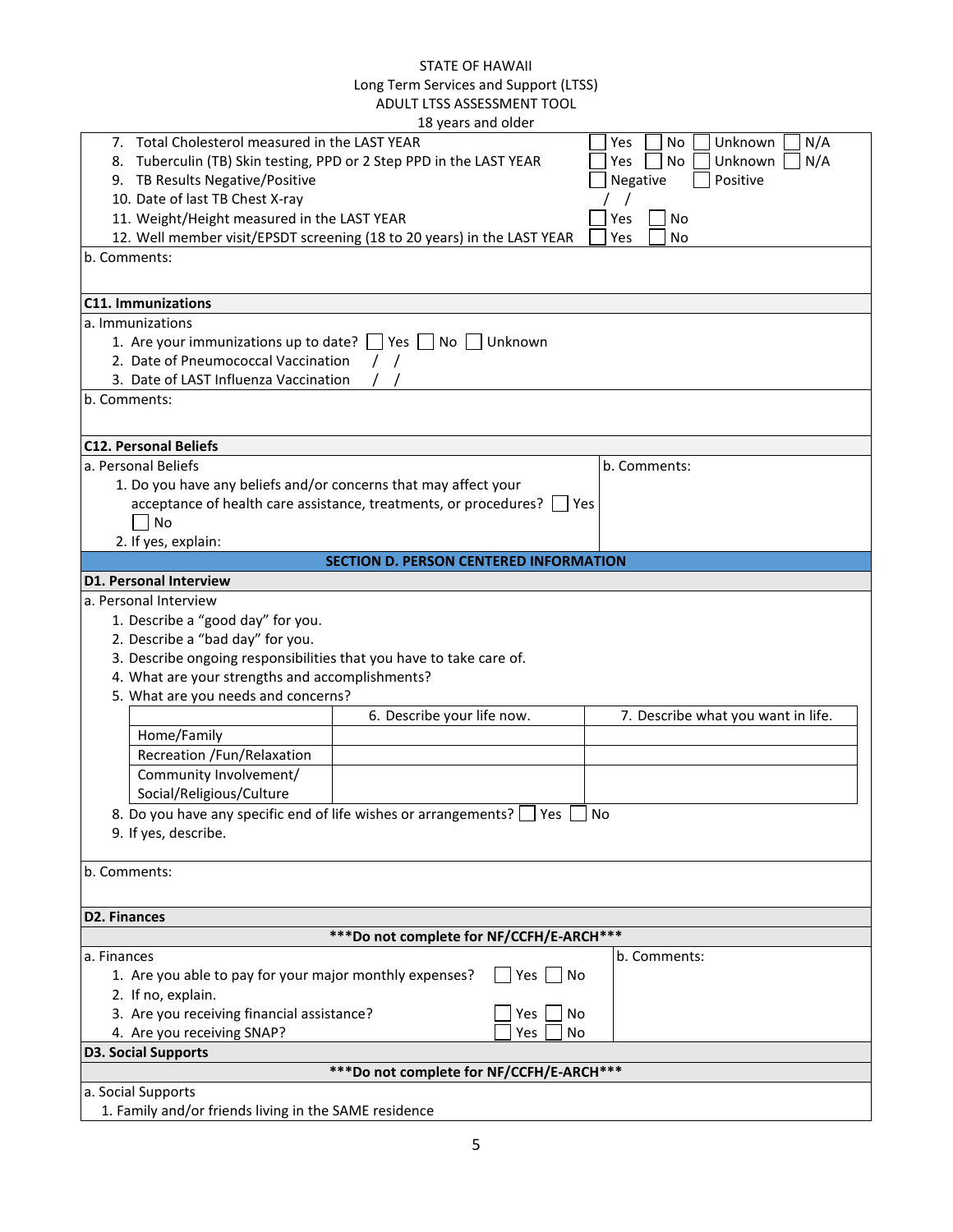|                                                                                                          |                                                                                                                   |                        |                   |                                      | 18 years and older |                                        |             |     |                                                                                             |                          |                     |
|----------------------------------------------------------------------------------------------------------|-------------------------------------------------------------------------------------------------------------------|------------------------|-------------------|--------------------------------------|--------------------|----------------------------------------|-------------|-----|---------------------------------------------------------------------------------------------|--------------------------|---------------------|
| Name                                                                                                     | Age                                                                                                               | Relationship           | Cell Phone        | Day/Hours<br><b>NOT</b><br>available | Type of<br>help    | # of hours<br>helped in<br>LAST 7 days | Paid        |     | Employed                                                                                    | Employer                 | Work hours/<br>week |
|                                                                                                          |                                                                                                                   |                        |                   |                                      |                    |                                        | Yes         |     | $\Box$ Yes $\Box$ No                                                                        |                          |                     |
|                                                                                                          |                                                                                                                   |                        |                   |                                      |                    |                                        | No          | Yes | $\sqsupset$ Yes $\sqcap$<br>No.                                                             |                          |                     |
|                                                                                                          |                                                                                                                   |                        |                   |                                      |                    |                                        | No          |     |                                                                                             |                          |                     |
|                                                                                                          |                                                                                                                   |                        |                   |                                      |                    |                                        | Yes<br>No   |     | $\Box$ Yes $\Box$ No                                                                        |                          |                     |
| 2. Family and/or friends NOT living in the same residence and providing support to member                |                                                                                                                   |                        |                   |                                      |                    |                                        |             |     |                                                                                             |                          |                     |
|                                                                                                          |                                                                                                                   |                        |                   | Day/Hours                            | Type of            | # of hours                             |             |     |                                                                                             |                          | Work hours/         |
| Name                                                                                                     | Age                                                                                                               | Relationship           | Cell Phone        | available                            | help               | helped in<br>LAST 7 days               | Paid        |     | Employed                                                                                    | Employer                 | week                |
|                                                                                                          |                                                                                                                   |                        |                   |                                      |                    |                                        | No          | Yes | $\Box$ Yes $\Box$ No                                                                        |                          |                     |
|                                                                                                          |                                                                                                                   |                        |                   |                                      |                    |                                        |             | Yes | $\Box$ Yes [<br>$\n  No\n$                                                                  |                          |                     |
|                                                                                                          |                                                                                                                   |                        |                   |                                      |                    |                                        | No<br>Yes   |     | $\Box$ Yes $\Box$ No                                                                        |                          |                     |
|                                                                                                          |                                                                                                                   |                        |                   |                                      |                    |                                        | No          |     |                                                                                             |                          |                     |
| 3. Strong and supportive relationship with family?                                                       |                                                                                                                   |                        |                   |                                      | No<br>Yes          |                                        |             |     |                                                                                             |                          |                     |
| b. Comments:                                                                                             |                                                                                                                   |                        |                   |                                      |                    |                                        |             |     |                                                                                             |                          |                     |
|                                                                                                          | <b>D4. Primary Caregiver</b>                                                                                      |                        |                   |                                      |                    |                                        |             |     |                                                                                             |                          |                     |
|                                                                                                          | ***Do not complete for NF/CCFH/E-ARCH***                                                                          |                        |                   |                                      |                    |                                        |             |     |                                                                                             |                          |                     |
| a. Primary Caregiver Status                                                                              |                                                                                                                   |                        |                   |                                      |                    |                                        |             |     |                                                                                             |                          |                     |
|                                                                                                          | 1. Describe your feelings on being a primary caregiver, are you ok?<br>2. Describe how you take care of yourself. |                        |                   |                                      |                    |                                        |             |     |                                                                                             |                          |                     |
|                                                                                                          |                                                                                                                   |                        |                   |                                      |                    |                                        |             |     |                                                                                             |                          |                     |
| 3. Rate your overall general health and psychological well-being                                         |                                                                                                                   |                        |                   |                                      |                    |                                        |             |     |                                                                                             |                          |                     |
| i. Good                                                                                                  |                                                                                                                   |                        |                   |                                      |                    |                                        |             |     |                                                                                             |                          |                     |
| ii. Fair                                                                                                 |                                                                                                                   |                        |                   |                                      |                    |                                        |             |     |                                                                                             |                          |                     |
| iii. Poor                                                                                                |                                                                                                                   |                        |                   |                                      |                    |                                        |             |     |                                                                                             |                          |                     |
| 4. Do you need help caring for member? Ses No                                                            |                                                                                                                   |                        |                   |                                      |                    |                                        |             |     |                                                                                             |                          |                     |
|                                                                                                          |                                                                                                                   |                        |                   |                                      |                    |                                        |             |     | 5. At what point do you feel you will not be able to care for member and what happens then? |                          |                     |
| 6. Are there any social issues in the home that concerns you? $\Box$ Yes $\Box$ No                       |                                                                                                                   |                        |                   |                                      |                    |                                        |             |     |                                                                                             |                          |                     |
| 7. If yes, explain.                                                                                      |                                                                                                                   |                        |                   |                                      |                    |                                        |             |     |                                                                                             |                          |                     |
| 8. Do you have any other caregiving demands or responsibilities? Yes No                                  |                                                                                                                   |                        |                   |                                      |                    |                                        |             |     |                                                                                             |                          |                     |
| 9. If yes, explain.                                                                                      |                                                                                                                   |                        |                   |                                      |                    |                                        |             |     |                                                                                             |                          |                     |
| b. Comments:                                                                                             |                                                                                                                   |                        |                   |                                      |                    |                                        |             |     |                                                                                             |                          |                     |
|                                                                                                          |                                                                                                                   |                        |                   |                                      |                    | <b>SECTION E. GENERAL HEALTH</b>       |             |     |                                                                                             |                          |                     |
| E1. Vision, Hearing, Speech, Expression, and Comprehension                                               |                                                                                                                   |                        |                   |                                      |                    |                                        |             |     |                                                                                             |                          |                     |
| a. Vision                                                                                                |                                                                                                                   |                        |                   |                                      |                    | b. Hearing                             |             |     |                                                                                             |                          |                     |
| 1. Visual impairment   Yes                                                                               |                                                                                                                   |                        | l IN <sub>O</sub> |                                      |                    |                                        |             |     | 1. Hearing impairment   Yes   No                                                            |                          |                     |
| Describe:<br>Describe:                                                                                   |                                                                                                                   |                        |                   |                                      |                    |                                        |             |     |                                                                                             |                          |                     |
|                                                                                                          | 2. Has/Uses corrective lenses or appliances<br>2. Has/Uses hearing aids or appliances                             |                        |                   |                                      |                    |                                        |             |     |                                                                                             |                          |                     |
| Yes   No<br>i. Glasses<br>Yes<br>No<br>3. Ability to hear with hearing aid or appliances<br>ii. Contacts |                                                                                                                   |                        |                   |                                      |                    |                                        |             |     |                                                                                             |                          |                     |
|                                                                                                          |                                                                                                                   | <b>Yes</b>             | No                |                                      |                    |                                        |             |     |                                                                                             |                          |                     |
| 3. Ability to see in adequate light with corrective                                                      |                                                                                                                   |                        |                   |                                      |                    |                                        | i. Adequate |     |                                                                                             | iii. Moderate difficulty |                     |
| lenses or appliances                                                                                     |                                                                                                                   |                        |                   |                                      |                    |                                        |             |     | ii. Minimal difficulty                                                                      | iv. Severe difficulty    |                     |
|                                                                                                          | i. Adequate                                                                                                       | ii. Minimal difficulty |                   | iii. Moderate difficulty             |                    |                                        |             |     | 4. Date of LAST hearing exam                                                                | $\prime$ $\prime$        |                     |
| 4. Date of LAST eye exam                                                                                 |                                                                                                                   |                        |                   | iv. Severe difficulty                |                    |                                        |             |     |                                                                                             |                          |                     |
| c. Speech                                                                                                |                                                                                                                   |                        |                   | d. Expression                        |                    |                                        |             |     | e. Comprehension                                                                            |                          |                     |
| 1. Speech pattern                                                                                        |                                                                                                                   |                        |                   |                                      |                    | 1. Ability to verbally express ideas   |             |     | 1. Ability to understand others                                                             |                          |                     |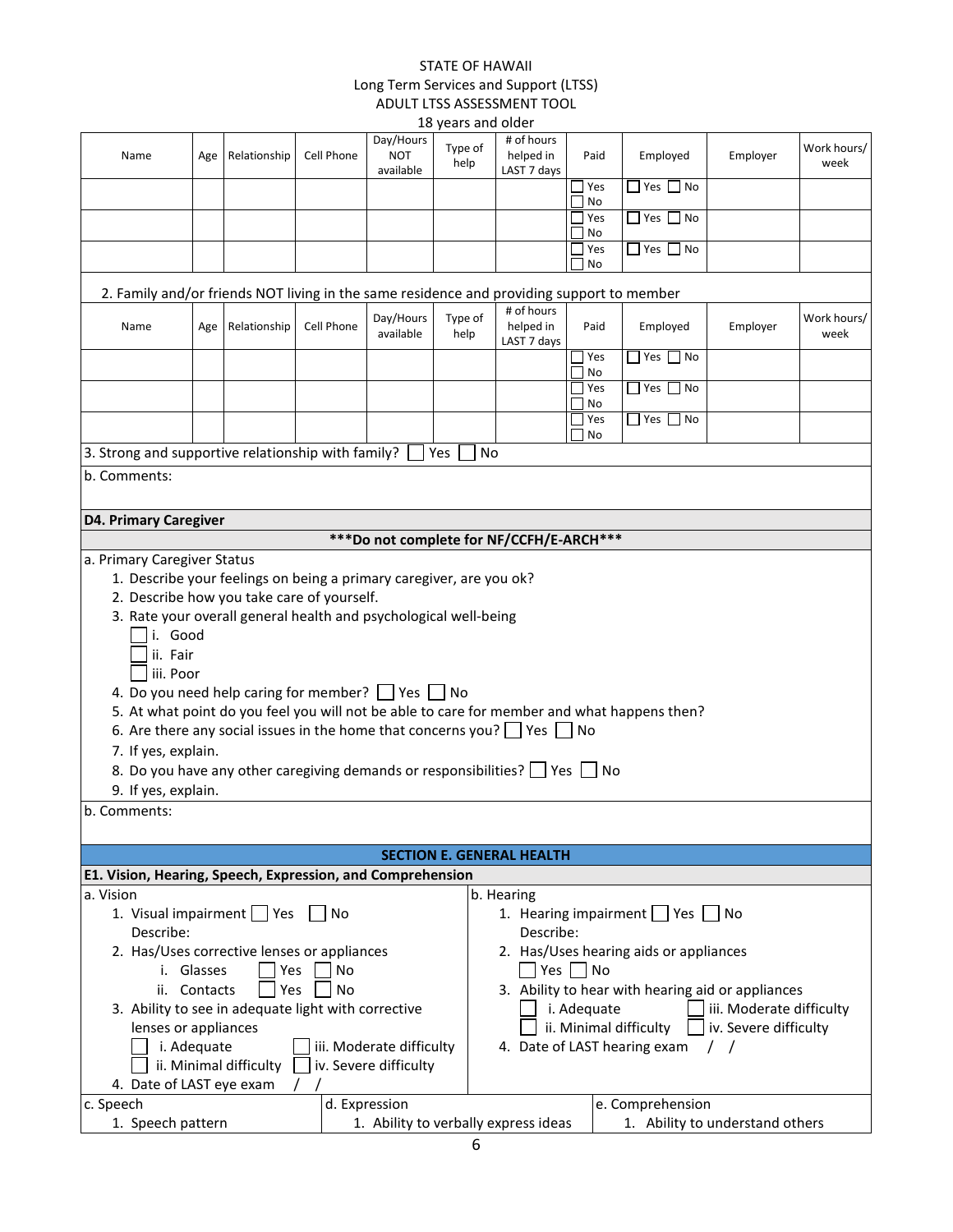|                                                            |                                | <b>STATE OF HAWAII</b><br>Long Term Services and Support (LTSS)                                                    |      |              |                                 |          |
|------------------------------------------------------------|--------------------------------|--------------------------------------------------------------------------------------------------------------------|------|--------------|---------------------------------|----------|
|                                                            |                                | ADULT LTSS ASSESSMENT TOOL                                                                                         |      |              |                                 |          |
|                                                            |                                | 18 years and older                                                                                                 |      |              |                                 |          |
| i. Coherent                                                |                                | i. Understood                                                                                                      |      |              | i. Understands                  |          |
| ii. Incoherent                                             |                                | ii. Usually understood                                                                                             |      |              | ii. Usually understands         |          |
| iii. No speech                                             |                                | iii. Sometimes understood                                                                                          |      |              | iii. Sometimes understands      |          |
| 2. Date of LAST speech                                     |                                | iv. Rarely or never understood                                                                                     |      |              | iv. Rarely or never understands |          |
| evaluation                                                 | $\left  \right $               |                                                                                                                    |      |              |                                 |          |
| f. Comments:                                               |                                |                                                                                                                    |      |              |                                 |          |
|                                                            |                                |                                                                                                                    |      |              |                                 |          |
| <b>E2. Cognition</b>                                       |                                |                                                                                                                    |      |              |                                 |          |
| a. Repetition                                              |                                | b. Orientation                                                                                                     |      | c. Recall    |                                 |          |
| 1. Ability to repeat                                       |                                | 1. Able to report correct year                                                                                     |      | 1.           | Ability to recall (object),     |          |
|                                                            | (object), ______ (animal), and | Correct     Incorrect                                                                                              |      |              |                                 |          |
| (number)                                                   |                                | 2. Able to report correct month                                                                                    |      |              | (number)                        |          |
| i. None                                                    |                                | Correct $\Box$ Incorrect                                                                                           |      |              | i. None                         |          |
| ii. One Correct                                            |                                | 3. Able to report correct day of week                                                                              |      |              | ii. One Correct                 |          |
| iii. Two Correct                                           |                                | Correct $\Box$ Incorrect                                                                                           |      |              | iii. Two Correct                |          |
| iv. Three Correct                                          |                                | 4. Able to report current president of                                                                             |      |              | iv. Three Correct               |          |
|                                                            |                                | the United States                                                                                                  |      |              |                                 |          |
|                                                            |                                | Correct<br>Incorrect                                                                                               |      |              |                                 |          |
| d. Score:                                                  | e. Comments:                   |                                                                                                                    |      |              |                                 |          |
|                                                            |                                |                                                                                                                    |      |              |                                 |          |
| E3. Mood, Behavior, and Psychological Well Being           |                                |                                                                                                                    |      |              |                                 |          |
|                                                            |                                | Note: Disease management may be appropriate for member that has been previously diagnosed. If member does not have |      |              |                                 |          |
|                                                            |                                | a behavioral health diagnosis, SC should refer member to PCP for further evaluation.                               |      |              |                                 |          |
| a. Depression (PHQ-9 Foundation)                           |                                |                                                                                                                    |      |              |                                 |          |
|                                                            |                                | Over the LAST 2 WEEKS, how often have you been bothered by any of the following problems:                          |      |              |                                 |          |
|                                                            |                                |                                                                                                                    | None | Several days | More than                       | Nearly   |
|                                                            |                                |                                                                                                                    |      |              | half the days                   | everyday |
| 1. Little interest or pleasure in doing things             |                                |                                                                                                                    |      |              |                                 |          |
| 2. Feeling down, depressed, or hopeless                    |                                |                                                                                                                    |      |              |                                 |          |
| 3. Trouble falling or staying asleep, or sleeping too much |                                |                                                                                                                    |      |              |                                 |          |
| 4. Feeling tired or having little energy                   |                                |                                                                                                                    |      |              |                                 |          |
| 5. Poor appetite or overeating                             |                                |                                                                                                                    |      |              |                                 |          |
|                                                            |                                | 6. Feeling bad about yourself-or that you are a failure or have let                                                |      |              |                                 |          |
| yourself or your family down                               |                                |                                                                                                                    |      |              |                                 |          |
| 7. Trouble concentrating on things, such as reading the    |                                |                                                                                                                    |      |              |                                 |          |
| newspaper or watching television                           |                                |                                                                                                                    |      |              |                                 |          |
|                                                            |                                | 8. Moving or speaking so slowly that other people could have                                                       |      |              |                                 |          |
|                                                            |                                | noticed. Or the opposite- being so fidgety or restless that you                                                    |      |              |                                 |          |
| have been moving around a lot more than usual              |                                |                                                                                                                    |      |              |                                 |          |
|                                                            |                                | 9. Thoughts that you would be better off dead, or of hurting                                                       |      |              |                                 |          |
| yourself in some way<br>b. Score                           |                                |                                                                                                                    |      |              |                                 |          |
| c. Coping Skills                                           |                                |                                                                                                                    |      |              |                                 |          |
|                                                            |                                | 1. Do you have difficulty at work, caring for things at home, or getting along with people?                        |      |              | Yes                             | No       |
| d. Anger                                                   |                                |                                                                                                                    |      |              |                                 |          |
| 1. Do you get angry easily?                                |                                |                                                                                                                    |      | Yes          | No                              |          |
|                                                            |                                | 2. Have you ever felt persistent anger with yourself or others?                                                    |      | Yes          | No                              |          |
|                                                            |                                | 3. If yes, describe what happens when you get angry.                                                               |      |              |                                 |          |
| e. Anxiety                                                 |                                |                                                                                                                    |      |              |                                 |          |
| 1. Do you get anxious easily or worry excessively?         |                                |                                                                                                                    |      | Yes          | No                              |          |
| 2. Do you suffer from panic attacks?                       |                                |                                                                                                                    |      | Yes          | No                              |          |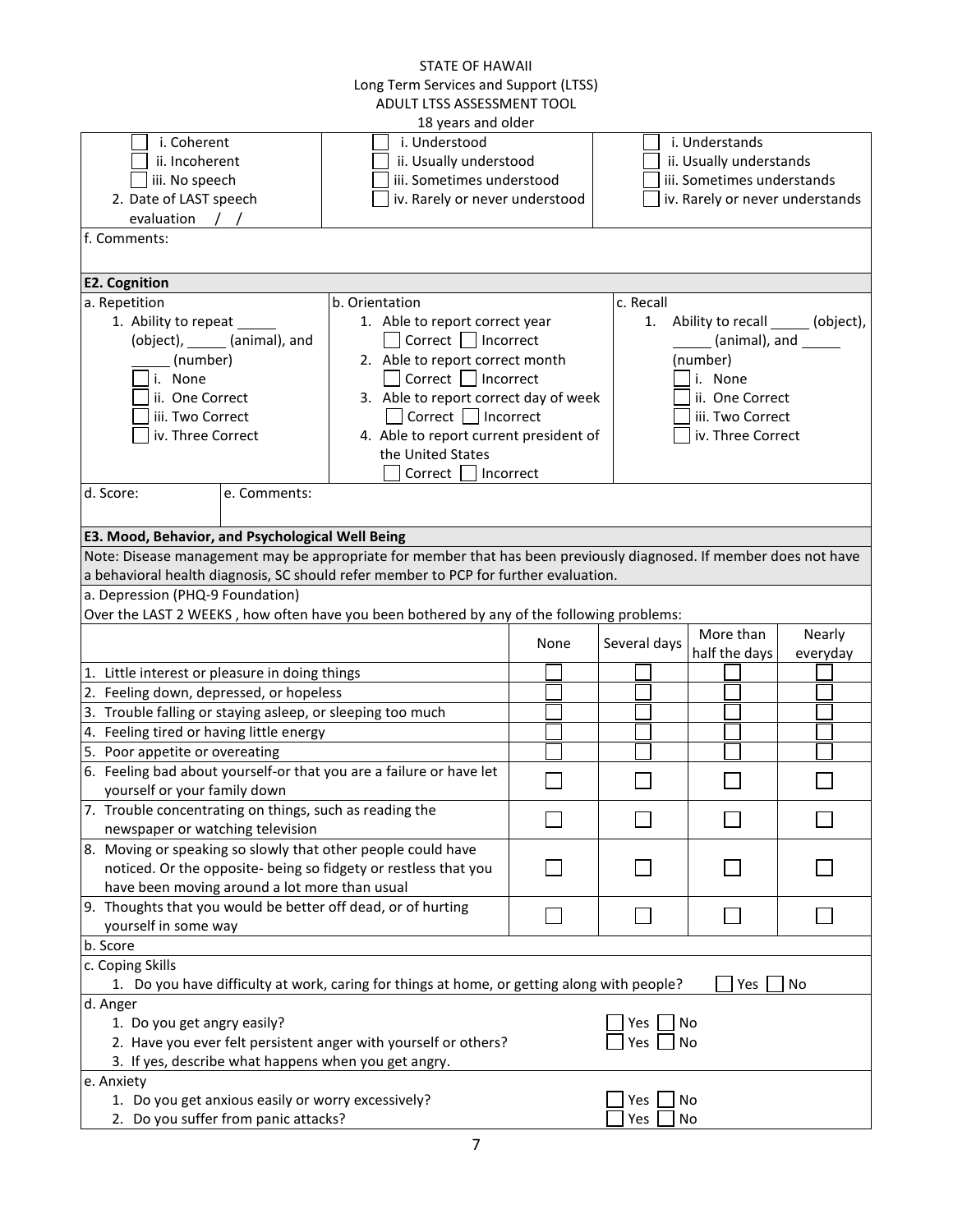|                                                                                            |                                            | TO ACQID QUID OINCI |                |                 |               |  |  |  |
|--------------------------------------------------------------------------------------------|--------------------------------------------|---------------------|----------------|-----------------|---------------|--|--|--|
| 3. Do you ever feel like something terrible is going to happen?                            |                                            |                     |                | Yes<br>No       |               |  |  |  |
| f. Behavior                                                                                |                                            |                     |                |                 |               |  |  |  |
| 1. Have you been wandering?                                                                |                                            |                     |                | No<br>Yes       |               |  |  |  |
| 2. Have you been verbally abusive to yourself and/or others?<br>Yes<br><b>No</b>           |                                            |                     |                |                 |               |  |  |  |
| 3. Have you been physically abusive to yourself and/or others ?                            |                                            |                     |                | Yes<br>No       |               |  |  |  |
| 4. Have you been socially inappropriate or displayed disruptive behaviors?                 |                                            |                     |                | Yes<br>No       |               |  |  |  |
| 5. Have you been resisting caregiving?                                                     |                                            |                     |                | Yes<br>No       |               |  |  |  |
| g. Social Relationships                                                                    |                                            |                     |                |                 |               |  |  |  |
| Have you ever had conflict or anger with family or friends?<br>1.                          |                                            |                     |                | Yes<br>No       |               |  |  |  |
| If yes, explain.<br>2.                                                                     |                                            |                     |                |                 |               |  |  |  |
| Have you ever felt fearful of a family member or close acquaintance?<br>3.                 |                                            |                     |                | Yes<br>No       |               |  |  |  |
| If yes, explain.<br>4.                                                                     |                                            |                     |                |                 |               |  |  |  |
| Have you ever felt neglected, abused, or mistreated?<br>5.                                 |                                            |                     |                | Yes $\Box$ No   |               |  |  |  |
| If yes, explain.<br>6.                                                                     |                                            |                     |                |                 |               |  |  |  |
| h. Major Life Stressor(s)                                                                  |                                            |                     |                |                 |               |  |  |  |
| Have you had any recent major life stressor(s)?<br>1.                                      |                                            |                     |                | $Yes \cup No$   |               |  |  |  |
| If yes, explain.<br>2.                                                                     |                                            |                     |                |                 |               |  |  |  |
| i. Comments:                                                                               |                                            |                     |                |                 |               |  |  |  |
|                                                                                            |                                            |                     |                |                 |               |  |  |  |
|                                                                                            |                                            |                     |                |                 |               |  |  |  |
| <b>E4. Functional Status</b>                                                               |                                            |                     |                |                 |               |  |  |  |
| a. Instrumental Activities of Daily Living (IADLs)                                         |                                            | Independent         | <b>Minimal</b> | <b>Moderate</b> | Total         |  |  |  |
| 1.<br>Routine house cleaning                                                               |                                            |                     |                |                 |               |  |  |  |
| 2.<br>Laundry                                                                              |                                            |                     |                |                 |               |  |  |  |
| 3.<br>Shopping and Errands                                                                 |                                            |                     |                |                 |               |  |  |  |
| 4.<br><b>Meal Preparation</b>                                                              |                                            |                     |                |                 |               |  |  |  |
| b. Activities of Daily Living (ADLs)                                                       |                                            | Independent         | <b>Minimal</b> | <b>Moderate</b> | Total         |  |  |  |
| Eating/Feeding<br>1.                                                                       |                                            |                     |                |                 |               |  |  |  |
| 2.<br><b>Bathing</b>                                                                       |                                            |                     |                |                 |               |  |  |  |
| 3.<br>Dressing upper body                                                                  |                                            |                     |                |                 |               |  |  |  |
| Dressing lower body<br>4.                                                                  |                                            |                     |                |                 |               |  |  |  |
| 5.<br>Grooming/Personal hygiene                                                            |                                            |                     |                |                 |               |  |  |  |
| 6.<br>Toileting                                                                            |                                            |                     |                |                 |               |  |  |  |
| Walks with or without assistive device<br>7.                                               |                                            |                     |                |                 |               |  |  |  |
| Identify assistive device(s):                                                              |                                            |                     |                |                 |               |  |  |  |
| 8.<br>Ambulation/Locomotion                                                                |                                            |                     |                |                 |               |  |  |  |
| Do you have difficulty accessing areas of<br>9.                                            | If yes, explain.                           |                     |                |                 |               |  |  |  |
| Yes<br>your house?<br>No                                                                   |                                            |                     |                |                 |               |  |  |  |
| 10. Transfers                                                                              |                                            |                     |                |                 |               |  |  |  |
| 11. Medication assistance                                                                  |                                            |                     |                |                 |               |  |  |  |
| c. Activity and Mobility                                                                   |                                            |                     |                |                 |               |  |  |  |
| ∣No<br>1. Do you exercise or engage in moderate physical activity?<br>Yes                  |                                            |                     |                |                 |               |  |  |  |
|                                                                                            | 2. How many days per week do you exercise? |                     |                |                 |               |  |  |  |
| 3. How many total hours per week?                                                          |                                            |                     |                |                 |               |  |  |  |
| 4. Are there any physical limitations and/or environmental barriers that make it difficult |                                            |                     |                |                 |               |  |  |  |
| for you to exercise or perform activities?<br>Yes     No                                   |                                            |                     |                |                 |               |  |  |  |
| 5. If yes, explain.                                                                        |                                            |                     |                |                 |               |  |  |  |
|                                                                                            |                                            |                     |                |                 |               |  |  |  |
| 6. Do you feel that you are capable of increasing physical activity?                       |                                            |                     |                |                 | Yes $\Box$ No |  |  |  |
| 7. If yes or no, explain.                                                                  |                                            |                     |                |                 |               |  |  |  |
| d. Comments:                                                                               |                                            |                     |                |                 |               |  |  |  |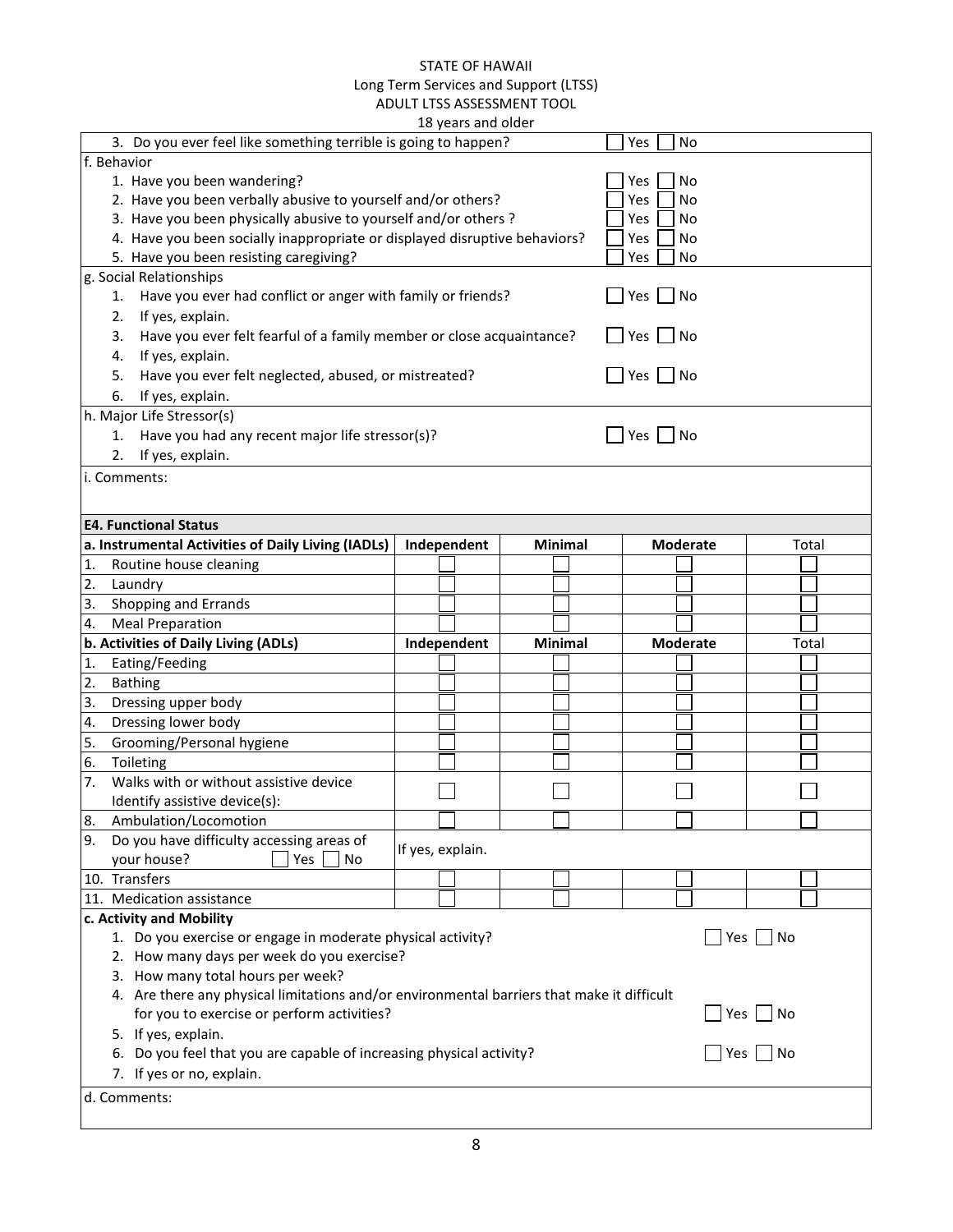| <b>E5. Health Condition</b>                                                        |                                              |                                                             |
|------------------------------------------------------------------------------------|----------------------------------------------|-------------------------------------------------------------|
| a. Vitals                                                                          |                                              | b. Allergies                                                |
| 1. Temperature: _______ F                                                          | 5. Blood Pressure: /                         | 1. Allergies: See See See                                   |
| i. Mode:                                                                           | i. Location:                                 | 2. Specify.                                                 |
| 2. Pulse: ______ bpm                                                               | ii. Position:                                |                                                             |
| i. Mode:                                                                           | iii. Usual blood pressure range:             | c. Fall History                                             |
| 3. Respirations: _____ per min                                                     |                                              | 1. Fall(s) within the last 30                               |
| 4. Oxygen Saturation: _____%                                                       |                                              | DAYS:                                                       |
| i. Mode:                                                                           |                                              | $\blacksquare$ Yes $\blacksquare$ No                        |
|                                                                                    |                                              | 2. Fall(s) within the past<br>31-90 DAYS:                   |
| d. Pain                                                                            |                                              | Yes<br>No                                                   |
| 1. Communication of Pain:                                                          |                                              |                                                             |
|                                                                                    |                                              |                                                             |
| i. Member is verbal and able to answer.                                            |                                              |                                                             |
| ii. Member is non-verbal and unable to answer.                                     |                                              |                                                             |
| $\Box$ iii. Caregiver/Authorized Representative is answering based on observation. |                                              |                                                             |
| 2. Current pain $\Box$ Yes $\Box$ No                                               |                                              |                                                             |
| 3. Location:                                                                       |                                              |                                                             |
| 4. Type:                                                                           |                                              |                                                             |
| 5. Frequency:                                                                      |                                              |                                                             |
| 6. Intensity:                                                                      |                                              |                                                             |
| i. Numeric Rating Scale, OR                                                        |                                              |                                                             |
| ii. FACES Pain Rating Scale                                                        |                                              |                                                             |
| 7. Break though pain: $\Box$ Yes $\Box$ No                                         |                                              |                                                             |
| 8. Pain management:                                                                |                                              |                                                             |
| e. Substance Use (***Do not complete for NF/CCFH/E-ARCH***)                        |                                              |                                                             |
| 1. Tobacco                                                                         |                                              |                                                             |
| i. Do you use any tobacco products?                                                |                                              | Yes  <br>  No                                               |
| ii. How often and how many?                                                        |                                              |                                                             |
| iii. Does the amount you smoke present any problems for you?                       |                                              | Yes<br>No                                                   |
| iv. If yes, are you interested or willing to quit?                                 |                                              | Yes<br>No                                                   |
| 2. Alcohol                                                                         |                                              |                                                             |
| i. Do you drink any alcohol products?                                              |                                              | ∣No<br>Yes                                                  |
| ii. How often and how many?                                                        |                                              |                                                             |
| iii. Does the amount you drink present any problems for you?                       |                                              | No<br>Yes                                                   |
| iv. If yes, are you interested or willing to quit?                                 |                                              | No<br>Yes                                                   |
| Other Substance<br>3.                                                              |                                              |                                                             |
| i. Do you use any other substance(s)?                                              |                                              | Yes<br>No                                                   |
| ii. What substance(s)?                                                             |                                              |                                                             |
| iii. How often and how much?                                                       |                                              |                                                             |
| iv. Does the amount present any problems for you?                                  |                                              | No<br>Yes                                                   |
| v. If yes, are you interested or willing to quit?                                  |                                              | Yes<br>No                                                   |
| 3. Have you received treatment for tobacco, alcohol, and/or substance abuse?       |                                              | Yes<br>No                                                   |
| f. Comments:                                                                       |                                              |                                                             |
|                                                                                    |                                              |                                                             |
| <b>E6. Nutrition</b>                                                               |                                              |                                                             |
| a. Height, Weight, and Body Mass Index (BMI)                                       | b. Dental                                    |                                                             |
| 1. Height _______ feet ______ inches                                               |                                              | 1. Do you have any broken, fragmented, loose, or non-intact |
| i. Date of height measurement:                                                     | natural teeth?                               |                                                             |
|                                                                                    | Yes $\lfloor$<br>$\overline{\phantom{a}}$ No |                                                             |
| 2. Weight _______ lbs                                                              | 2. Do you have/use dentures?                 |                                                             |
| i. Date of weight measurement:                                                     | Yes<br>No                                    |                                                             |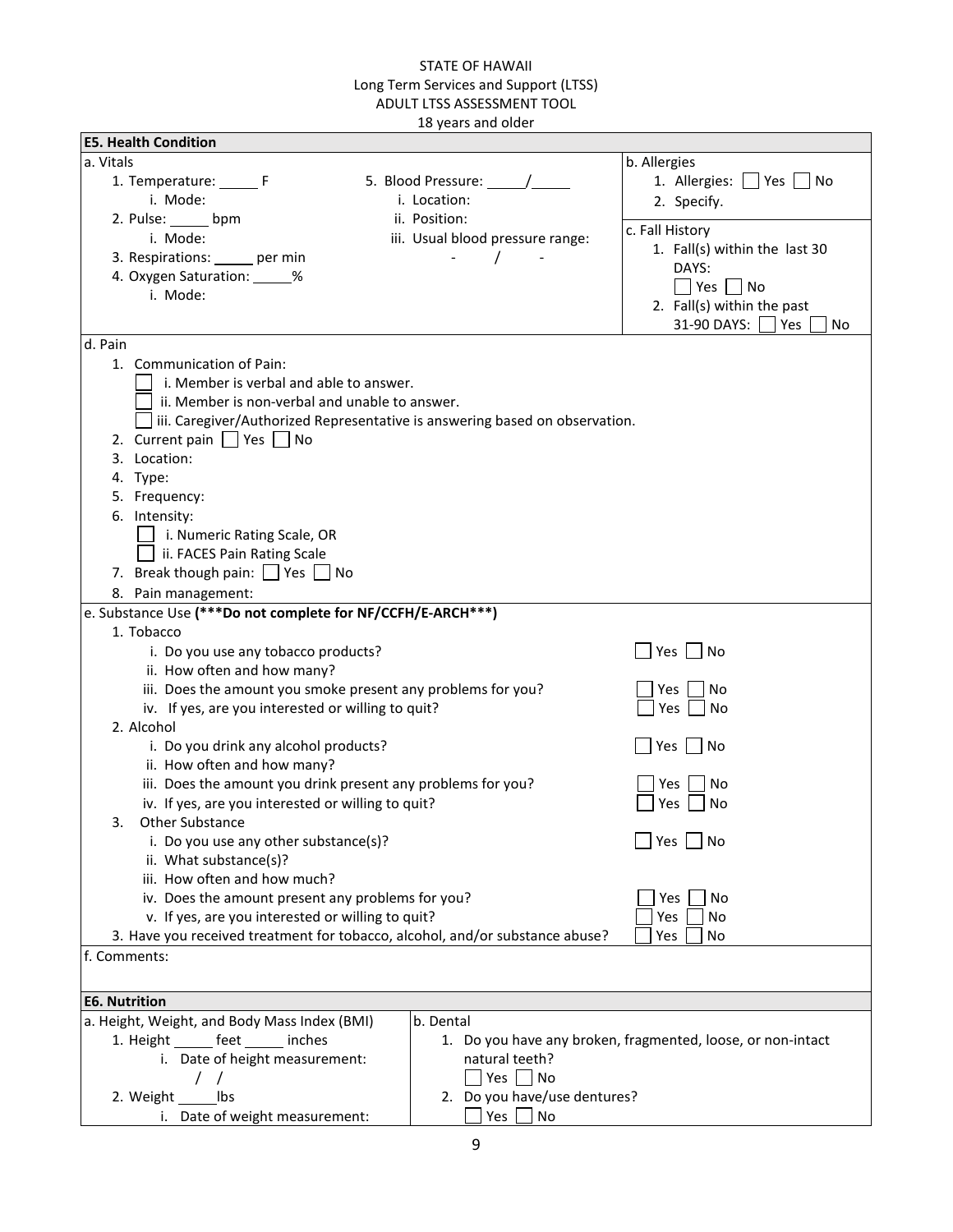|                                                                                      | 18 years and older                |                                                            |
|--------------------------------------------------------------------------------------|-----------------------------------|------------------------------------------------------------|
| 3. BMI:                                                                              | Yes $\Box$ No                     | 3. Are you currently experiencing any tooth aches or pain? |
| i. Date BMI calculated:                                                              | 4. Date of LAST Dental Exam:      |                                                            |
| c. Weight Loss or Gain                                                               |                                   |                                                            |
| 1. Describe the foods or meals that you normally eat.                                |                                   |                                                            |
| 2. Has a physician or provider recommended a special diet for you?                   |                                   | $\Box$ No<br>Yes                                           |
| 3. If yes, explain.                                                                  |                                   |                                                            |
| 4. Has a physician or provider counseled you for your weight?                        |                                   | No<br>Yes                                                  |
| 5. If yes, physician or provider counseled you for weight loss or weight gain?       |                                   | Gain<br>Loss                                               |
| 6. Is there a plan for managing your weight?                                         |                                   | Yes<br>No                                                  |
| 7. If yes, describe plan.                                                            |                                   |                                                            |
|                                                                                      |                                   |                                                            |
| d. Swallowing                                                                        |                                   |                                                            |
| 1. Have you ever experienced dry mouth?                                              |                                   | No<br>Yes                                                  |
| 2. Do you have difficulty chewing and/or swallowing?                                 |                                   | Yes<br>No                                                  |
| 3. If yes, did you have a swallow evaluation?                                        |                                   | Yes<br>No                                                  |
| 4. Date of swallow evaluation                                                        |                                   |                                                            |
| 5. Do you hold food in your mouth/cheek instead of swallowing?                       |                                   | No<br>Yes                                                  |
| 6. Do you cough or choke during meals or when swallowing medications?                |                                   | No<br>Yes                                                  |
| e. Mode of Nutritional Intake                                                        |                                   |                                                            |
| 1. Are you able to eat by mouth? $\Box$ Yes $\Box$ No                                |                                   | 3. Do you require enteral feedings?   Yes   No             |
| 2. Dietary Modifications                                                             | i. Nasogastric (NG) Tube          |                                                            |
| i. Normal                                                                            | ii. Gastrostomy Tube (GT)         |                                                            |
| ii. Minced                                                                           | iii. Gastrojejunostomy (G/J) Tube |                                                            |
| iii. Pureed solids                                                                   |                                   | 4. Do you require parenteral feedings?   Yes   No          |
| iv. Thickened liquid                                                                 |                                   | i. Total Parenteral Nutrition (TPN)                        |
|                                                                                      | ii. Other, parenteral feeding:    |                                                            |
| f. Comments:                                                                         |                                   |                                                            |
|                                                                                      |                                   |                                                            |
| <b>E7. Continence</b>                                                                |                                   |                                                            |
| a. Continence                                                                        |                                   | b. Do you use incontinence products?                       |
| 1. Bladder Continence                                                                | 2. Bowel Continence               | Yes<br>No                                                  |
| 1. Continent                                                                         | 1. Continent                      |                                                            |
| 2. Control with catheter or ostomy                                                   | 2. Control with ostomy            |                                                            |
| 3. Incontinent                                                                       | 3. Incontinent                    |                                                            |
|                                                                                      |                                   |                                                            |
| c. Comments:                                                                         |                                   |                                                            |
|                                                                                      |                                   |                                                            |
| E8. Skin                                                                             |                                   |                                                            |
| a. Skin                                                                              |                                   |                                                            |
| 1. Do you have any history of skin breakdown or pressure sores?                      |                                   | No<br>Yes                                                  |
| 2. Do you currently have any skin break down, tears, or open sores?                  |                                   | No<br>Yes                                                  |
| 3. Do you have any blood, drainage, or odor from a wound?                            |                                   | No<br>Yes                                                  |
| 4. Describe the wound(s) and location(s).                                            |                                   |                                                            |
| b. Comments:                                                                         |                                   |                                                            |
|                                                                                      |                                   |                                                            |
| E9. Musculoskeletal                                                                  |                                   |                                                            |
| a. Bones, Muscles, or Joints                                                         |                                   |                                                            |
| 1. Do you have any history of bone, muscle, or joint abnormalities or complications? |                                   | Yes<br>No                                                  |
| 2. Do you currently have any bone, muscle, or joint abnormalities or complications?  |                                   | Yes<br>No                                                  |
| 3. Describe your bone, muscle, or joint abnormalities or complications.              |                                   |                                                            |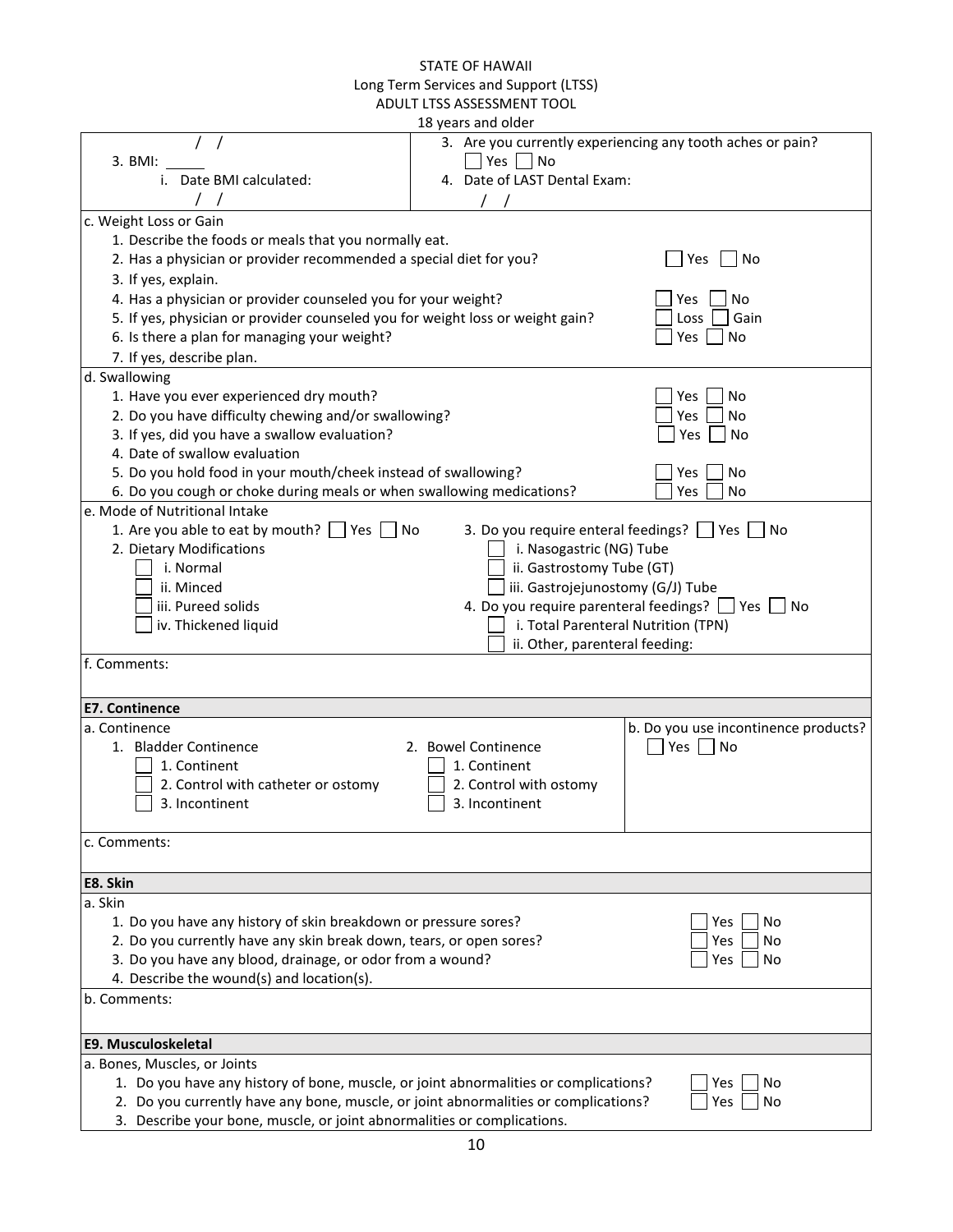|                                                                                                       | TO YEARS AND OINER                                                                                                          |
|-------------------------------------------------------------------------------------------------------|-----------------------------------------------------------------------------------------------------------------------------|
| 4. Have you ever had a bone, muscle, or joint surgery or procedure?                                   | Yes<br>No                                                                                                                   |
| 5. Date of Surgery/Procedure and Type.                                                                |                                                                                                                             |
| Date:<br>Type:                                                                                        |                                                                                                                             |
| b. Comments:                                                                                          |                                                                                                                             |
| <b>E10. Pregnant Female</b>                                                                           | (Complete this section if member is a pregnant female)                                                                      |
|                                                                                                       | *** Do not complete for NF/CCFH/E-ARCH***                                                                                   |
| a. Pregnant Female Only                                                                               |                                                                                                                             |
| <b>Expected Date of Delivery</b><br>1.                                                                |                                                                                                                             |
| Date of Last Menstrual Period<br>2.                                                                   |                                                                                                                             |
| Are you receiving prenatal care?<br>3.                                                                | $Yes$  <br>No                                                                                                               |
| Date of First Prenatal Visit<br>4.                                                                    |                                                                                                                             |
| Date of Most Recent Prenatal Visit<br>5.                                                              |                                                                                                                             |
| Identify your prenatal care provider(s)<br>6.                                                         |                                                                                                                             |
| i. OB/GYN                                                                                             |                                                                                                                             |
| ii. Midwife                                                                                           |                                                                                                                             |
| iii. Other                                                                                            |                                                                                                                             |
| How do you get to your scheduled appointments?<br>7.                                                  |                                                                                                                             |
| Total number of pregnancies:<br>8.                                                                    |                                                                                                                             |
| Total number of births:<br>9.                                                                         |                                                                                                                             |
| 10. Any history of pregnancy/delivery complications?                                                  | $Yes$ No                                                                                                                    |
| 11. If yes, explain.                                                                                  |                                                                                                                             |
| 12. Any current complications or is considered a high risk pregnancy?                                 | $Yes \mid \text{No}$                                                                                                        |
| 13. If yes, explain.                                                                                  |                                                                                                                             |
| 14. What are your plans for delivery?                                                                 |                                                                                                                             |
| 15. What are your plans after delivery?                                                               |                                                                                                                             |
| 16. Are you planning on breast feeding?                                                               | No<br>Yes                                                                                                                   |
| 17. Are there other help after delivery?                                                              | Yes<br>No                                                                                                                   |
| 18. If yes, explain.                                                                                  |                                                                                                                             |
| 19. Do you have plans for use of birth control after delivery?                                        | Unknown<br>No<br>Yes                                                                                                        |
| b. Comments:                                                                                          |                                                                                                                             |
|                                                                                                       | <b>SECTION F. DISEASE SPECIFIC QUESTIONS</b>                                                                                |
|                                                                                                       | Instructions: Complete disease specific questions for those that have been identified in Section C1. Disease Diagnosis(es). |
| SC will ask relevant questions appropriate to the member to gather information for SP.                |                                                                                                                             |
| F1. Asthma                                                                                            |                                                                                                                             |
| a. Asthma                                                                                             |                                                                                                                             |
| 1. Briefly describe your current respiratory symptoms.                                                |                                                                                                                             |
| 2. Are your symptoms getting better or worse in the last 12 months?                                   |                                                                                                                             |
| 3. Do you use a peak flow meter?                                                                      | <b>Yes</b><br>No                                                                                                            |
| 4. How often do you use a peak flow meter?                                                            |                                                                                                                             |
| Do you have a rescue inhaler?<br>5.                                                                   | Yes<br>No                                                                                                                   |
| How often do you use your rescue inhaler?<br>6.                                                       |                                                                                                                             |
| Do you use a nebulizer?<br>7.                                                                         | Yes<br>No                                                                                                                   |
| 8. How often do you use your nebulizer?                                                               |                                                                                                                             |
| Do you know what triggers your respiratory condition?<br>9.                                           | Yes<br>No                                                                                                                   |
| 10. List your respiratory triggers.                                                                   |                                                                                                                             |
| 11. Are you having difficulty sleeping at night due to respiratory symptoms?                          | Yes<br>No                                                                                                                   |
| 12. Do you have difficulty performing activities of daily living (ADLs) due to respiratory symptoms?  | Yes<br>No                                                                                                                   |
| 13. If yes, do you receive help from family or is there a plan in place for managing your respiratory |                                                                                                                             |
| condition?                                                                                            | Yes<br>No                                                                                                                   |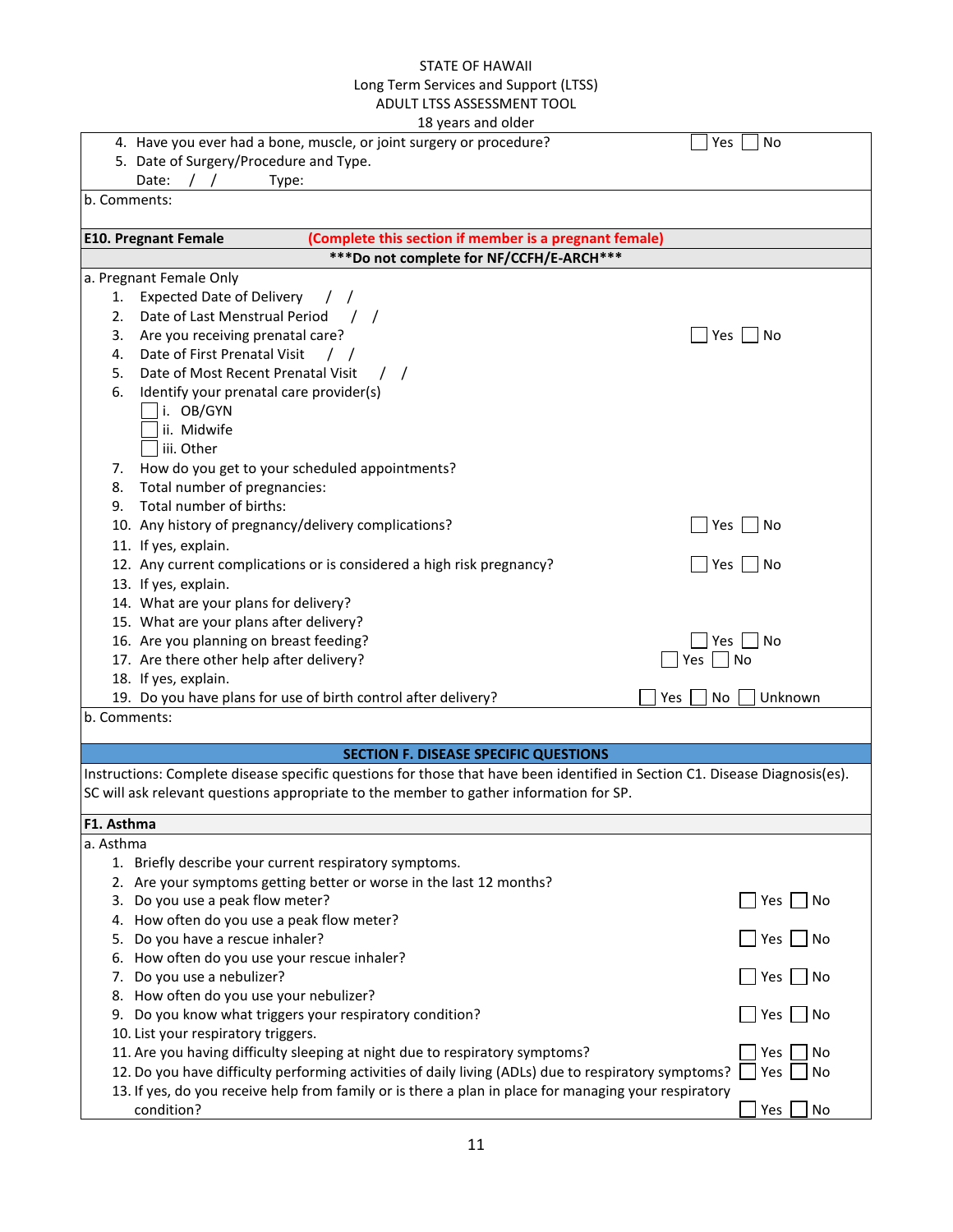| 14. Explain your plan.<br>b. Comments:<br>F2. Cancer<br>a. Cancer<br>1. Are you currently being treated for cancer?<br>Yes<br>  No<br>2. Type of Cancer.<br>3. Describe your current status.<br>b. Comments:<br>F3. Chronic Obstructive Pulmonary Disorder (COPD)<br>a. COPD<br>1. Briefly describe your current respiratory symptoms.<br>2. Are your symptoms getting better or worse in the last 12 months?<br>3. Do you use a peak flow meter?<br>Yes  <br>∣No<br>4. How often do you use a peak flow meter?<br>5. Do you have a rescue inhaler?<br>Yes  <br>  No<br>6. How often do you use your rescue inhaler?<br>7. Do you use a nebulizer?<br>Yes  <br>∣No<br>8. How often do you use your nebulizer?<br>9. Do you know what triggers your respiratory condition?<br>Yes<br>  No<br>10. List your respiratory triggers.<br>11. Are you having difficulty sleeping at night due to respiratory symptoms?<br>Yes<br>No<br>12. Do you have difficulty performing activities of daily living (ADLs) due to respiratory symptoms?<br>Yes<br>No<br>13. If yes, do you receive help from family or is there a plan in place for managing your respiratory<br>condition?<br>  No<br>Yes  <br>14. Explain your plan.<br>15. Do you use supplemental oxygen?<br>  No<br>Yes  <br>16. Oxygen Flow rate _______ LPM<br>17. Mode of oxygen delivery.<br>b. Comments:<br><b>F4. Diabetes</b><br>a. Diabetes<br>1. Briefly describe your current symptoms related to your diabetes.<br>$\Box$ Yes $\Box$ No<br>2. Do you currently monitor your blood sugar levels?<br>3. How often is blood sugar being monitored?<br>4. What is your usual blood sugar range? _________<br>5. What is your Glycohemoglobin or A1C level?<br>6. Has your doctor set a goal for your blood sugar range?<br>Yes  <br>  No<br>7. What is your doctor's recommended blood sugar range? __________<br>8. Is there a plan in place for managing blood sugar levels?<br>Yes<br>$\overline{\phantom{a}}$ No<br>9. If yes, explain.<br>10. Are you on insulin?<br>$\overline{\phantom{a}}$ No<br>Yes<br>11. If yes, how do you administer your insulin, e.g., Injections, pump.<br>12. Do you sense when your blood sugar levels are low?<br>$\Box$ No<br>Yes<br>13. If yes, what are your symptoms?<br>14. Do you sense when your blood sugar levels are high?<br>Yes $\vert$<br>  No<br>15. If yes, what are your symptoms?<br>16. How do you manage your low blood sugar levels? |  |
|------------------------------------------------------------------------------------------------------------------------------------------------------------------------------------------------------------------------------------------------------------------------------------------------------------------------------------------------------------------------------------------------------------------------------------------------------------------------------------------------------------------------------------------------------------------------------------------------------------------------------------------------------------------------------------------------------------------------------------------------------------------------------------------------------------------------------------------------------------------------------------------------------------------------------------------------------------------------------------------------------------------------------------------------------------------------------------------------------------------------------------------------------------------------------------------------------------------------------------------------------------------------------------------------------------------------------------------------------------------------------------------------------------------------------------------------------------------------------------------------------------------------------------------------------------------------------------------------------------------------------------------------------------------------------------------------------------------------------------------------------------------------------------------------------------------------------------------------------------------------------------------------------------------------------------------------------------------------------------------------------------------------------------------------------------------------------------------------------------------------------------------------------------------------------------------------------------------------------------------------------------------------------------------------------------------------------------------------------------------------------------------------------------------------------------------------------|--|
|                                                                                                                                                                                                                                                                                                                                                                                                                                                                                                                                                                                                                                                                                                                                                                                                                                                                                                                                                                                                                                                                                                                                                                                                                                                                                                                                                                                                                                                                                                                                                                                                                                                                                                                                                                                                                                                                                                                                                                                                                                                                                                                                                                                                                                                                                                                                                                                                                                                      |  |
|                                                                                                                                                                                                                                                                                                                                                                                                                                                                                                                                                                                                                                                                                                                                                                                                                                                                                                                                                                                                                                                                                                                                                                                                                                                                                                                                                                                                                                                                                                                                                                                                                                                                                                                                                                                                                                                                                                                                                                                                                                                                                                                                                                                                                                                                                                                                                                                                                                                      |  |
|                                                                                                                                                                                                                                                                                                                                                                                                                                                                                                                                                                                                                                                                                                                                                                                                                                                                                                                                                                                                                                                                                                                                                                                                                                                                                                                                                                                                                                                                                                                                                                                                                                                                                                                                                                                                                                                                                                                                                                                                                                                                                                                                                                                                                                                                                                                                                                                                                                                      |  |
|                                                                                                                                                                                                                                                                                                                                                                                                                                                                                                                                                                                                                                                                                                                                                                                                                                                                                                                                                                                                                                                                                                                                                                                                                                                                                                                                                                                                                                                                                                                                                                                                                                                                                                                                                                                                                                                                                                                                                                                                                                                                                                                                                                                                                                                                                                                                                                                                                                                      |  |
|                                                                                                                                                                                                                                                                                                                                                                                                                                                                                                                                                                                                                                                                                                                                                                                                                                                                                                                                                                                                                                                                                                                                                                                                                                                                                                                                                                                                                                                                                                                                                                                                                                                                                                                                                                                                                                                                                                                                                                                                                                                                                                                                                                                                                                                                                                                                                                                                                                                      |  |
|                                                                                                                                                                                                                                                                                                                                                                                                                                                                                                                                                                                                                                                                                                                                                                                                                                                                                                                                                                                                                                                                                                                                                                                                                                                                                                                                                                                                                                                                                                                                                                                                                                                                                                                                                                                                                                                                                                                                                                                                                                                                                                                                                                                                                                                                                                                                                                                                                                                      |  |
|                                                                                                                                                                                                                                                                                                                                                                                                                                                                                                                                                                                                                                                                                                                                                                                                                                                                                                                                                                                                                                                                                                                                                                                                                                                                                                                                                                                                                                                                                                                                                                                                                                                                                                                                                                                                                                                                                                                                                                                                                                                                                                                                                                                                                                                                                                                                                                                                                                                      |  |
|                                                                                                                                                                                                                                                                                                                                                                                                                                                                                                                                                                                                                                                                                                                                                                                                                                                                                                                                                                                                                                                                                                                                                                                                                                                                                                                                                                                                                                                                                                                                                                                                                                                                                                                                                                                                                                                                                                                                                                                                                                                                                                                                                                                                                                                                                                                                                                                                                                                      |  |
|                                                                                                                                                                                                                                                                                                                                                                                                                                                                                                                                                                                                                                                                                                                                                                                                                                                                                                                                                                                                                                                                                                                                                                                                                                                                                                                                                                                                                                                                                                                                                                                                                                                                                                                                                                                                                                                                                                                                                                                                                                                                                                                                                                                                                                                                                                                                                                                                                                                      |  |
|                                                                                                                                                                                                                                                                                                                                                                                                                                                                                                                                                                                                                                                                                                                                                                                                                                                                                                                                                                                                                                                                                                                                                                                                                                                                                                                                                                                                                                                                                                                                                                                                                                                                                                                                                                                                                                                                                                                                                                                                                                                                                                                                                                                                                                                                                                                                                                                                                                                      |  |
|                                                                                                                                                                                                                                                                                                                                                                                                                                                                                                                                                                                                                                                                                                                                                                                                                                                                                                                                                                                                                                                                                                                                                                                                                                                                                                                                                                                                                                                                                                                                                                                                                                                                                                                                                                                                                                                                                                                                                                                                                                                                                                                                                                                                                                                                                                                                                                                                                                                      |  |
|                                                                                                                                                                                                                                                                                                                                                                                                                                                                                                                                                                                                                                                                                                                                                                                                                                                                                                                                                                                                                                                                                                                                                                                                                                                                                                                                                                                                                                                                                                                                                                                                                                                                                                                                                                                                                                                                                                                                                                                                                                                                                                                                                                                                                                                                                                                                                                                                                                                      |  |
|                                                                                                                                                                                                                                                                                                                                                                                                                                                                                                                                                                                                                                                                                                                                                                                                                                                                                                                                                                                                                                                                                                                                                                                                                                                                                                                                                                                                                                                                                                                                                                                                                                                                                                                                                                                                                                                                                                                                                                                                                                                                                                                                                                                                                                                                                                                                                                                                                                                      |  |
|                                                                                                                                                                                                                                                                                                                                                                                                                                                                                                                                                                                                                                                                                                                                                                                                                                                                                                                                                                                                                                                                                                                                                                                                                                                                                                                                                                                                                                                                                                                                                                                                                                                                                                                                                                                                                                                                                                                                                                                                                                                                                                                                                                                                                                                                                                                                                                                                                                                      |  |
|                                                                                                                                                                                                                                                                                                                                                                                                                                                                                                                                                                                                                                                                                                                                                                                                                                                                                                                                                                                                                                                                                                                                                                                                                                                                                                                                                                                                                                                                                                                                                                                                                                                                                                                                                                                                                                                                                                                                                                                                                                                                                                                                                                                                                                                                                                                                                                                                                                                      |  |
|                                                                                                                                                                                                                                                                                                                                                                                                                                                                                                                                                                                                                                                                                                                                                                                                                                                                                                                                                                                                                                                                                                                                                                                                                                                                                                                                                                                                                                                                                                                                                                                                                                                                                                                                                                                                                                                                                                                                                                                                                                                                                                                                                                                                                                                                                                                                                                                                                                                      |  |
|                                                                                                                                                                                                                                                                                                                                                                                                                                                                                                                                                                                                                                                                                                                                                                                                                                                                                                                                                                                                                                                                                                                                                                                                                                                                                                                                                                                                                                                                                                                                                                                                                                                                                                                                                                                                                                                                                                                                                                                                                                                                                                                                                                                                                                                                                                                                                                                                                                                      |  |
|                                                                                                                                                                                                                                                                                                                                                                                                                                                                                                                                                                                                                                                                                                                                                                                                                                                                                                                                                                                                                                                                                                                                                                                                                                                                                                                                                                                                                                                                                                                                                                                                                                                                                                                                                                                                                                                                                                                                                                                                                                                                                                                                                                                                                                                                                                                                                                                                                                                      |  |
|                                                                                                                                                                                                                                                                                                                                                                                                                                                                                                                                                                                                                                                                                                                                                                                                                                                                                                                                                                                                                                                                                                                                                                                                                                                                                                                                                                                                                                                                                                                                                                                                                                                                                                                                                                                                                                                                                                                                                                                                                                                                                                                                                                                                                                                                                                                                                                                                                                                      |  |
|                                                                                                                                                                                                                                                                                                                                                                                                                                                                                                                                                                                                                                                                                                                                                                                                                                                                                                                                                                                                                                                                                                                                                                                                                                                                                                                                                                                                                                                                                                                                                                                                                                                                                                                                                                                                                                                                                                                                                                                                                                                                                                                                                                                                                                                                                                                                                                                                                                                      |  |
|                                                                                                                                                                                                                                                                                                                                                                                                                                                                                                                                                                                                                                                                                                                                                                                                                                                                                                                                                                                                                                                                                                                                                                                                                                                                                                                                                                                                                                                                                                                                                                                                                                                                                                                                                                                                                                                                                                                                                                                                                                                                                                                                                                                                                                                                                                                                                                                                                                                      |  |
|                                                                                                                                                                                                                                                                                                                                                                                                                                                                                                                                                                                                                                                                                                                                                                                                                                                                                                                                                                                                                                                                                                                                                                                                                                                                                                                                                                                                                                                                                                                                                                                                                                                                                                                                                                                                                                                                                                                                                                                                                                                                                                                                                                                                                                                                                                                                                                                                                                                      |  |
|                                                                                                                                                                                                                                                                                                                                                                                                                                                                                                                                                                                                                                                                                                                                                                                                                                                                                                                                                                                                                                                                                                                                                                                                                                                                                                                                                                                                                                                                                                                                                                                                                                                                                                                                                                                                                                                                                                                                                                                                                                                                                                                                                                                                                                                                                                                                                                                                                                                      |  |
|                                                                                                                                                                                                                                                                                                                                                                                                                                                                                                                                                                                                                                                                                                                                                                                                                                                                                                                                                                                                                                                                                                                                                                                                                                                                                                                                                                                                                                                                                                                                                                                                                                                                                                                                                                                                                                                                                                                                                                                                                                                                                                                                                                                                                                                                                                                                                                                                                                                      |  |
|                                                                                                                                                                                                                                                                                                                                                                                                                                                                                                                                                                                                                                                                                                                                                                                                                                                                                                                                                                                                                                                                                                                                                                                                                                                                                                                                                                                                                                                                                                                                                                                                                                                                                                                                                                                                                                                                                                                                                                                                                                                                                                                                                                                                                                                                                                                                                                                                                                                      |  |
|                                                                                                                                                                                                                                                                                                                                                                                                                                                                                                                                                                                                                                                                                                                                                                                                                                                                                                                                                                                                                                                                                                                                                                                                                                                                                                                                                                                                                                                                                                                                                                                                                                                                                                                                                                                                                                                                                                                                                                                                                                                                                                                                                                                                                                                                                                                                                                                                                                                      |  |
|                                                                                                                                                                                                                                                                                                                                                                                                                                                                                                                                                                                                                                                                                                                                                                                                                                                                                                                                                                                                                                                                                                                                                                                                                                                                                                                                                                                                                                                                                                                                                                                                                                                                                                                                                                                                                                                                                                                                                                                                                                                                                                                                                                                                                                                                                                                                                                                                                                                      |  |
|                                                                                                                                                                                                                                                                                                                                                                                                                                                                                                                                                                                                                                                                                                                                                                                                                                                                                                                                                                                                                                                                                                                                                                                                                                                                                                                                                                                                                                                                                                                                                                                                                                                                                                                                                                                                                                                                                                                                                                                                                                                                                                                                                                                                                                                                                                                                                                                                                                                      |  |
|                                                                                                                                                                                                                                                                                                                                                                                                                                                                                                                                                                                                                                                                                                                                                                                                                                                                                                                                                                                                                                                                                                                                                                                                                                                                                                                                                                                                                                                                                                                                                                                                                                                                                                                                                                                                                                                                                                                                                                                                                                                                                                                                                                                                                                                                                                                                                                                                                                                      |  |
|                                                                                                                                                                                                                                                                                                                                                                                                                                                                                                                                                                                                                                                                                                                                                                                                                                                                                                                                                                                                                                                                                                                                                                                                                                                                                                                                                                                                                                                                                                                                                                                                                                                                                                                                                                                                                                                                                                                                                                                                                                                                                                                                                                                                                                                                                                                                                                                                                                                      |  |
|                                                                                                                                                                                                                                                                                                                                                                                                                                                                                                                                                                                                                                                                                                                                                                                                                                                                                                                                                                                                                                                                                                                                                                                                                                                                                                                                                                                                                                                                                                                                                                                                                                                                                                                                                                                                                                                                                                                                                                                                                                                                                                                                                                                                                                                                                                                                                                                                                                                      |  |
|                                                                                                                                                                                                                                                                                                                                                                                                                                                                                                                                                                                                                                                                                                                                                                                                                                                                                                                                                                                                                                                                                                                                                                                                                                                                                                                                                                                                                                                                                                                                                                                                                                                                                                                                                                                                                                                                                                                                                                                                                                                                                                                                                                                                                                                                                                                                                                                                                                                      |  |
|                                                                                                                                                                                                                                                                                                                                                                                                                                                                                                                                                                                                                                                                                                                                                                                                                                                                                                                                                                                                                                                                                                                                                                                                                                                                                                                                                                                                                                                                                                                                                                                                                                                                                                                                                                                                                                                                                                                                                                                                                                                                                                                                                                                                                                                                                                                                                                                                                                                      |  |
|                                                                                                                                                                                                                                                                                                                                                                                                                                                                                                                                                                                                                                                                                                                                                                                                                                                                                                                                                                                                                                                                                                                                                                                                                                                                                                                                                                                                                                                                                                                                                                                                                                                                                                                                                                                                                                                                                                                                                                                                                                                                                                                                                                                                                                                                                                                                                                                                                                                      |  |
|                                                                                                                                                                                                                                                                                                                                                                                                                                                                                                                                                                                                                                                                                                                                                                                                                                                                                                                                                                                                                                                                                                                                                                                                                                                                                                                                                                                                                                                                                                                                                                                                                                                                                                                                                                                                                                                                                                                                                                                                                                                                                                                                                                                                                                                                                                                                                                                                                                                      |  |
|                                                                                                                                                                                                                                                                                                                                                                                                                                                                                                                                                                                                                                                                                                                                                                                                                                                                                                                                                                                                                                                                                                                                                                                                                                                                                                                                                                                                                                                                                                                                                                                                                                                                                                                                                                                                                                                                                                                                                                                                                                                                                                                                                                                                                                                                                                                                                                                                                                                      |  |
|                                                                                                                                                                                                                                                                                                                                                                                                                                                                                                                                                                                                                                                                                                                                                                                                                                                                                                                                                                                                                                                                                                                                                                                                                                                                                                                                                                                                                                                                                                                                                                                                                                                                                                                                                                                                                                                                                                                                                                                                                                                                                                                                                                                                                                                                                                                                                                                                                                                      |  |
|                                                                                                                                                                                                                                                                                                                                                                                                                                                                                                                                                                                                                                                                                                                                                                                                                                                                                                                                                                                                                                                                                                                                                                                                                                                                                                                                                                                                                                                                                                                                                                                                                                                                                                                                                                                                                                                                                                                                                                                                                                                                                                                                                                                                                                                                                                                                                                                                                                                      |  |
|                                                                                                                                                                                                                                                                                                                                                                                                                                                                                                                                                                                                                                                                                                                                                                                                                                                                                                                                                                                                                                                                                                                                                                                                                                                                                                                                                                                                                                                                                                                                                                                                                                                                                                                                                                                                                                                                                                                                                                                                                                                                                                                                                                                                                                                                                                                                                                                                                                                      |  |
|                                                                                                                                                                                                                                                                                                                                                                                                                                                                                                                                                                                                                                                                                                                                                                                                                                                                                                                                                                                                                                                                                                                                                                                                                                                                                                                                                                                                                                                                                                                                                                                                                                                                                                                                                                                                                                                                                                                                                                                                                                                                                                                                                                                                                                                                                                                                                                                                                                                      |  |
|                                                                                                                                                                                                                                                                                                                                                                                                                                                                                                                                                                                                                                                                                                                                                                                                                                                                                                                                                                                                                                                                                                                                                                                                                                                                                                                                                                                                                                                                                                                                                                                                                                                                                                                                                                                                                                                                                                                                                                                                                                                                                                                                                                                                                                                                                                                                                                                                                                                      |  |
|                                                                                                                                                                                                                                                                                                                                                                                                                                                                                                                                                                                                                                                                                                                                                                                                                                                                                                                                                                                                                                                                                                                                                                                                                                                                                                                                                                                                                                                                                                                                                                                                                                                                                                                                                                                                                                                                                                                                                                                                                                                                                                                                                                                                                                                                                                                                                                                                                                                      |  |
|                                                                                                                                                                                                                                                                                                                                                                                                                                                                                                                                                                                                                                                                                                                                                                                                                                                                                                                                                                                                                                                                                                                                                                                                                                                                                                                                                                                                                                                                                                                                                                                                                                                                                                                                                                                                                                                                                                                                                                                                                                                                                                                                                                                                                                                                                                                                                                                                                                                      |  |
|                                                                                                                                                                                                                                                                                                                                                                                                                                                                                                                                                                                                                                                                                                                                                                                                                                                                                                                                                                                                                                                                                                                                                                                                                                                                                                                                                                                                                                                                                                                                                                                                                                                                                                                                                                                                                                                                                                                                                                                                                                                                                                                                                                                                                                                                                                                                                                                                                                                      |  |
|                                                                                                                                                                                                                                                                                                                                                                                                                                                                                                                                                                                                                                                                                                                                                                                                                                                                                                                                                                                                                                                                                                                                                                                                                                                                                                                                                                                                                                                                                                                                                                                                                                                                                                                                                                                                                                                                                                                                                                                                                                                                                                                                                                                                                                                                                                                                                                                                                                                      |  |
|                                                                                                                                                                                                                                                                                                                                                                                                                                                                                                                                                                                                                                                                                                                                                                                                                                                                                                                                                                                                                                                                                                                                                                                                                                                                                                                                                                                                                                                                                                                                                                                                                                                                                                                                                                                                                                                                                                                                                                                                                                                                                                                                                                                                                                                                                                                                                                                                                                                      |  |
|                                                                                                                                                                                                                                                                                                                                                                                                                                                                                                                                                                                                                                                                                                                                                                                                                                                                                                                                                                                                                                                                                                                                                                                                                                                                                                                                                                                                                                                                                                                                                                                                                                                                                                                                                                                                                                                                                                                                                                                                                                                                                                                                                                                                                                                                                                                                                                                                                                                      |  |
|                                                                                                                                                                                                                                                                                                                                                                                                                                                                                                                                                                                                                                                                                                                                                                                                                                                                                                                                                                                                                                                                                                                                                                                                                                                                                                                                                                                                                                                                                                                                                                                                                                                                                                                                                                                                                                                                                                                                                                                                                                                                                                                                                                                                                                                                                                                                                                                                                                                      |  |
|                                                                                                                                                                                                                                                                                                                                                                                                                                                                                                                                                                                                                                                                                                                                                                                                                                                                                                                                                                                                                                                                                                                                                                                                                                                                                                                                                                                                                                                                                                                                                                                                                                                                                                                                                                                                                                                                                                                                                                                                                                                                                                                                                                                                                                                                                                                                                                                                                                                      |  |
|                                                                                                                                                                                                                                                                                                                                                                                                                                                                                                                                                                                                                                                                                                                                                                                                                                                                                                                                                                                                                                                                                                                                                                                                                                                                                                                                                                                                                                                                                                                                                                                                                                                                                                                                                                                                                                                                                                                                                                                                                                                                                                                                                                                                                                                                                                                                                                                                                                                      |  |
|                                                                                                                                                                                                                                                                                                                                                                                                                                                                                                                                                                                                                                                                                                                                                                                                                                                                                                                                                                                                                                                                                                                                                                                                                                                                                                                                                                                                                                                                                                                                                                                                                                                                                                                                                                                                                                                                                                                                                                                                                                                                                                                                                                                                                                                                                                                                                                                                                                                      |  |
| 17. Do you have blood pressure, heart, kidney or circulatory problems?<br>No<br>Yes                                                                                                                                                                                                                                                                                                                                                                                                                                                                                                                                                                                                                                                                                                                                                                                                                                                                                                                                                                                                                                                                                                                                                                                                                                                                                                                                                                                                                                                                                                                                                                                                                                                                                                                                                                                                                                                                                                                                                                                                                                                                                                                                                                                                                                                                                                                                                                  |  |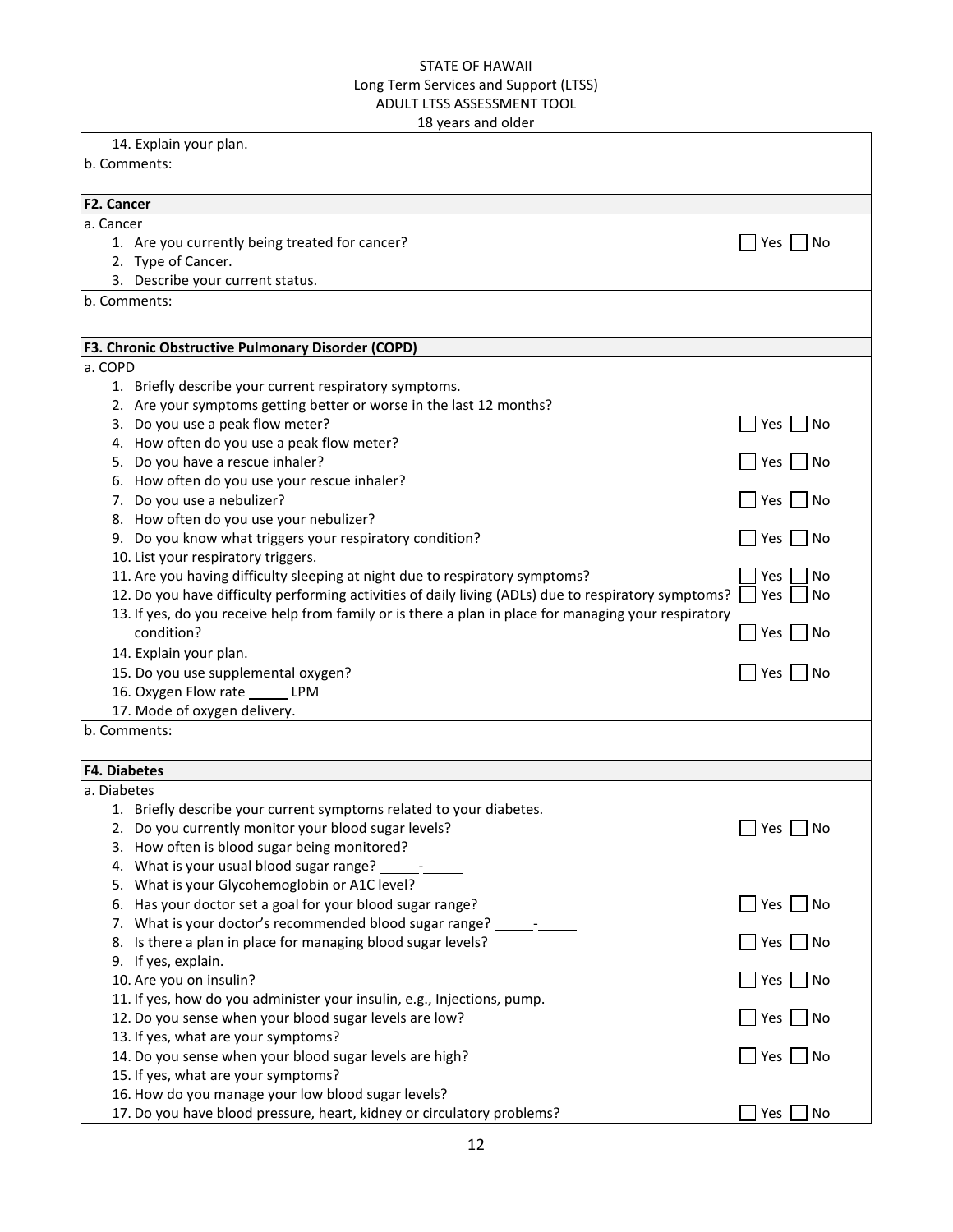|         |    | 18 years and older                                                                                          |               |
|---------|----|-------------------------------------------------------------------------------------------------------------|---------------|
|         |    | 18. If yes, explain.                                                                                        |               |
|         |    | 19. Have you had an eye exam in the last 12 months?                                                         | Yes<br>No     |
|         |    | 20. Do you regularly check your feet for any open cuts, sores, swelling, tingling or discoloration?         | Yes<br>No     |
|         |    | 21. Are your feet regularly checked by a doctor?                                                            | Yes<br>No     |
|         |    | 22. Do you have any amputations?<br>23. If yes, describe location(s).                                       | Yes<br>No     |
|         |    | b. Comments:                                                                                                |               |
|         |    |                                                                                                             |               |
|         |    | F5. End Stage Renal Disease (ESRD)                                                                          |               |
| a. ESRD |    |                                                                                                             |               |
|         | 1. | When were you diagnosed with renal failure?<br>$\prime$ /                                                   |               |
|         | 2. | Are you currently receiving dialysis? If Yes, complete the following questions:                             | $Yes \cup No$ |
|         |    | i. Facility Name:                                                                                           |               |
|         |    | ii. Location:                                                                                               |               |
|         |    | iii. Telephone:                                                                                             |               |
|         | 3. | What type of dialysis is currently being used?                                                              |               |
|         |    | i. Peritoneal                                                                                               |               |
|         |    | ii. Hemodialysis                                                                                            |               |
|         |    | iii. Other:                                                                                                 |               |
|         | 4. | If peritoneal, who is assisting with your dialysis?                                                         |               |
|         | 5. | Dialysis frequency:<br>i. Daily                                                                             |               |
|         |    | ii. Three times per week                                                                                    |               |
|         |    | iii. Other:                                                                                                 |               |
|         | 6. | Current access type for dialysis:                                                                           |               |
|         |    | i. AV Fistula                                                                                               |               |
|         |    | ii. AV Graft                                                                                                |               |
|         |    | iii. Vas Cath                                                                                               |               |
|         | 7. | Site most used:                                                                                             |               |
|         |    | i. AV Fistula                                                                                               |               |
|         |    | ii. AV Graft                                                                                                |               |
|         |    | iii.Vas Cath                                                                                                |               |
|         | 8. | Have you missed 1 or more dialysis appointments in the last 30 days?                                        | Yes<br>No     |
|         | 9. | If yes, explain.                                                                                            |               |
|         |    | 10. How do you get to your dialysis appointments?                                                           |               |
|         |    | 11. Do you have help after your dialysis treatments?                                                        |               |
|         |    | 12. Do you experience any problem(s) with your dialysis treatments?                                         | Yes<br>No     |
|         |    | 13. If yes, explain.                                                                                        |               |
|         |    | b. Comments:                                                                                                |               |
|         |    | F6. Heart Disease                                                                                           |               |
|         |    | a. Heart disease                                                                                            |               |
|         |    | 1. Do you have a heart condition?                                                                           | Yes<br>No     |
|         |    | If yes, explain.                                                                                            |               |
|         |    | 2. Have you had any heart surgeries?                                                                        | No<br>Yes     |
|         |    | 3. If yes, what are the type(s) and dates of your heart procedure(s), e.g., valve surgery, catheterization. |               |
|         |    | <b>Heart Procedure:</b><br>Date:                                                                            |               |
|         |    | Heart Procedure:<br>Date:                                                                                   |               |
|         |    | 4. Have you experienced any of the following: (Select all that apply)                                       |               |
|         |    | Palpitations (feels like butterflies, pounding, skipping a beat, racing)<br>i.                              |               |
|         |    | Faster than normal heart rate (tachycardia)<br>ii.                                                          |               |
|         |    | iii. Slower than normal heart rate (bradycardia)                                                            |               |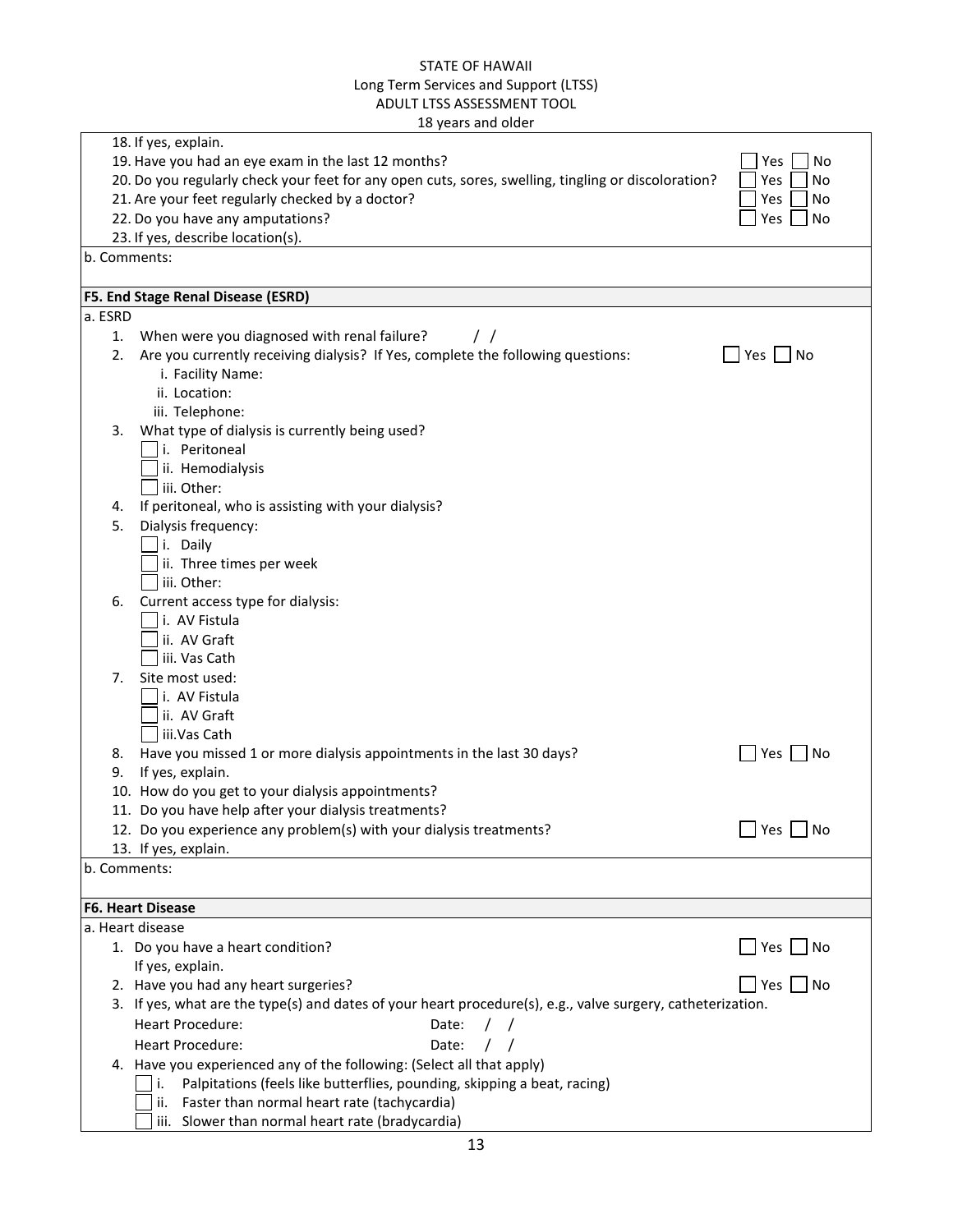|              | 18 years and older                                                                                                       |                    |
|--------------|--------------------------------------------------------------------------------------------------------------------------|--------------------|
|              | iv. Missing or skipping a heartbeat (irregular heart rhythm)                                                             |                    |
|              | Swelling below the knee or feet<br>ν.                                                                                    |                    |
|              | vi. Dizziness or feel like passing out (syncope)                                                                         |                    |
|              | vii. Chest pain relieved with rest                                                                                       |                    |
|              | viii. Stroke                                                                                                             |                    |
|              | 5. Do you get tired easily when walking short distances or walking up or down stairs?                                    | Yes <br>$ $ No     |
|              | 6. How do you know that your heart condition is getting worse (i.e., weight gain, shortness of breath, swelling of lower |                    |
|              | extremities, facial droop, aphasia, angina, lightheadedness, etc.)                                                       |                    |
|              | 7. Do you regularly check your weight?                                                                                   | Yes<br>No          |
|              | 8. Do you regularly check your blood pressure?                                                                           | Yes<br>No          |
|              | 9. Do you regularly check your pulse?                                                                                    | Yes<br>No          |
|              | b. Comments:                                                                                                             |                    |
|              |                                                                                                                          |                    |
|              | F7. Hepatitis B/C                                                                                                        |                    |
|              | a. Hepatitis B/C                                                                                                         |                    |
|              | 1. Briefly describe your current symptoms related to your condition.                                                     |                    |
|              | 2. Are you experiencing any side effects from the medications?                                                           | Yes<br>No          |
|              | 3. Do you have any help?                                                                                                 | Yes<br>No          |
|              | 4. Do you need more help?                                                                                                | Yes<br>No          |
|              | 5. If no, do you anticipate needing help in the future?                                                                  |                    |
|              |                                                                                                                          | Yes<br>No          |
|              | 6. Are you able to travel to scheduled doctor appointments?                                                              | Yes<br>No          |
|              | b. Comments:                                                                                                             |                    |
|              |                                                                                                                          |                    |
|              | F8. High Blood Pressure                                                                                                  |                    |
|              | a. High blood pressure                                                                                                   |                    |
|              | 1. Briefly describe your current symptoms related to your high blood pressure.                                           |                    |
|              | 2. Do you currently monitor your blood pressure levels?                                                                  | Yes<br>No          |
|              | 3. How often is blood pressure being monitored?                                                                          |                    |
|              | 4. Has your doctor set a goal for your blood pressure range?                                                             | Yes<br>No          |
|              | 5. What is your doctor's recommended blood pressure range __________                                                     |                    |
|              | 6. Is there a plan in place for managing blood pressure?                                                                 | <b>Yes</b><br>  No |
|              | 7. If yes, explain.                                                                                                      |                    |
|              | 8. Do you have high blood sugar, kidney or circulatory problems?                                                         | <b>Yes</b><br>No   |
|              | 9. If yes, explain.                                                                                                      |                    |
|              | 10. List your current symptoms that would indicate that your high blood pressure is getting worse                        |                    |
|              | (i.e., chest pressure/discomfort, shortness of breath, headache etc.)                                                    |                    |
|              | 11. Are you able to list your symptoms?                                                                                  | Yes<br>No          |
|              | b. Comments:                                                                                                             |                    |
|              |                                                                                                                          |                    |
| F9. HIV/AIDS |                                                                                                                          |                    |
| a. HIV/AIDS  |                                                                                                                          |                    |
|              | 1. Identify the current stage of your disease (HIV/AIDS)                                                                 |                    |
|              | i. Acute Infection                                                                                                       |                    |
|              | ii. Clinical latency (inactivity or dormancy)                                                                            |                    |
|              | iii. AIDS                                                                                                                |                    |
|              | iv. Unknown                                                                                                              |                    |
|              | 2. Briefly describe your current symptoms related to your condition.                                                     |                    |
| 3.           | Experiencing any side effects from the medications?                                                                      | Yes<br>No          |
| 4.           | Do you have any help?                                                                                                    | Yes<br>No          |
| 5.           | Do you need further help?                                                                                                | Yes<br>No          |
| 6.           | If no, do you anticipate needing help in the future?                                                                     | Yes<br>No          |
|              | 7. Are you able to travel to scheduled doctor appointments?                                                              | Yes<br>No          |
|              |                                                                                                                          |                    |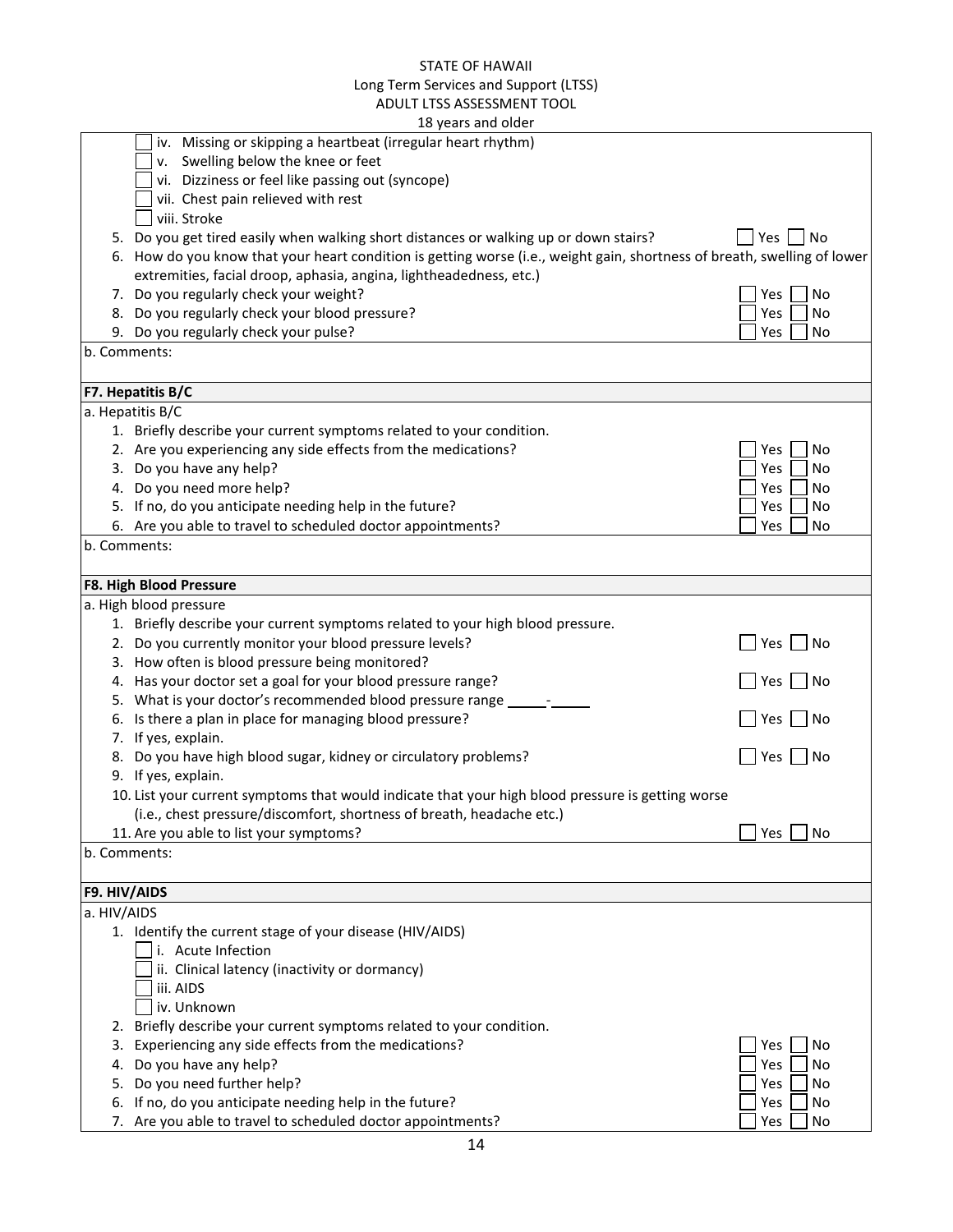18 years and older b. Comments: **F10. Seizures** a. Seizures 1. Describe what happens when you have seizure(s): 2. How often do you have seizures? 3. When did you last see a doctor about your seizures? 4. Have you had any change in your symptoms or seizures that your doctor is not aware of?  $\Box$  Yes  $\Box$  No 5. Are there things that can cause your seizures such as fever, bright lights, not taking medicines on time, and certain  $\Box$  Yes  $\Box$  No  $\Box$  Yes  $\Box$  No  $\Box$  Yes  $\Box$  No  $\Box$  Yes  $\Box$  No  $\Box$  Yes  $\Box$  No  $\Box$  Yes  $\Box$  No  $\Box$  Yes  $\Box$  No  $\Box$  Yes  $\Box$  No  $\Box$  Yes  $\Box$  No  $\Box$  Yes  $\Box$  No  $\Box$  Yes  $\Box$  No  $\Box$  Yes  $\Box$  No  $\Box$  Yes  $\Box$  No 6. If yes, describe. 7. Do you usually know when a seizure is going to happen?  $\Box$  Yes  $\Box$  No 8. If yes, describe. 9. When was the last time you had a seizure? 10. How long does the seizure usually last? 11. Do others living with you know what to do to keep you safe when you have a seizure?  $\Box$  Yes  $\Box$  No 12. If yes, describe. 13. Have you been told by your doctor when to call 911? 14. If yes, describe. 15. Have others living with you been trained in CPR?  $\Box$  Yes  $\Box$  Yes  $\Box$  No b. Comments: **F11. Shortness of Breath** a. Shortness of breath 1. How would you describe your shortness of breath, e.g., mild, moderate, severe. 2. When do you experience shortness of breath? 3. What relieves your shortness of breath? 4. Is there a plan in place for managing your shortness of breath?  $\Box$  Yes  $\Box$  No 5. If yes, explain. b. Comments: **F12. Transplant** a. Transplant 1. Have you had a transplant?  $\Box$  Yes  $\Box$  No 2. What type of transplant? **SECTION G. TRANSPORTATION \*\*\*Do not complete for NF/CCFH/E-ARCH\*\*\***

3. Describe your current status. b. Comments: a. Assessor Determination 1. Is the member alert and aware of surroundings?  $\Box$  Yes  $\Box$  Yes  $\Box$  Yes  $\Box$  No 2. Is the member able to understand and respond to verbal commands?  $\Box$  Yes  $\Box$  No b. Transportation 1. Current Mode of Transportation (Select all that apply) i. Drives own vehicle ii. Family or friends liii. Public transportation  $\Box$  a. Bus

b. Handi van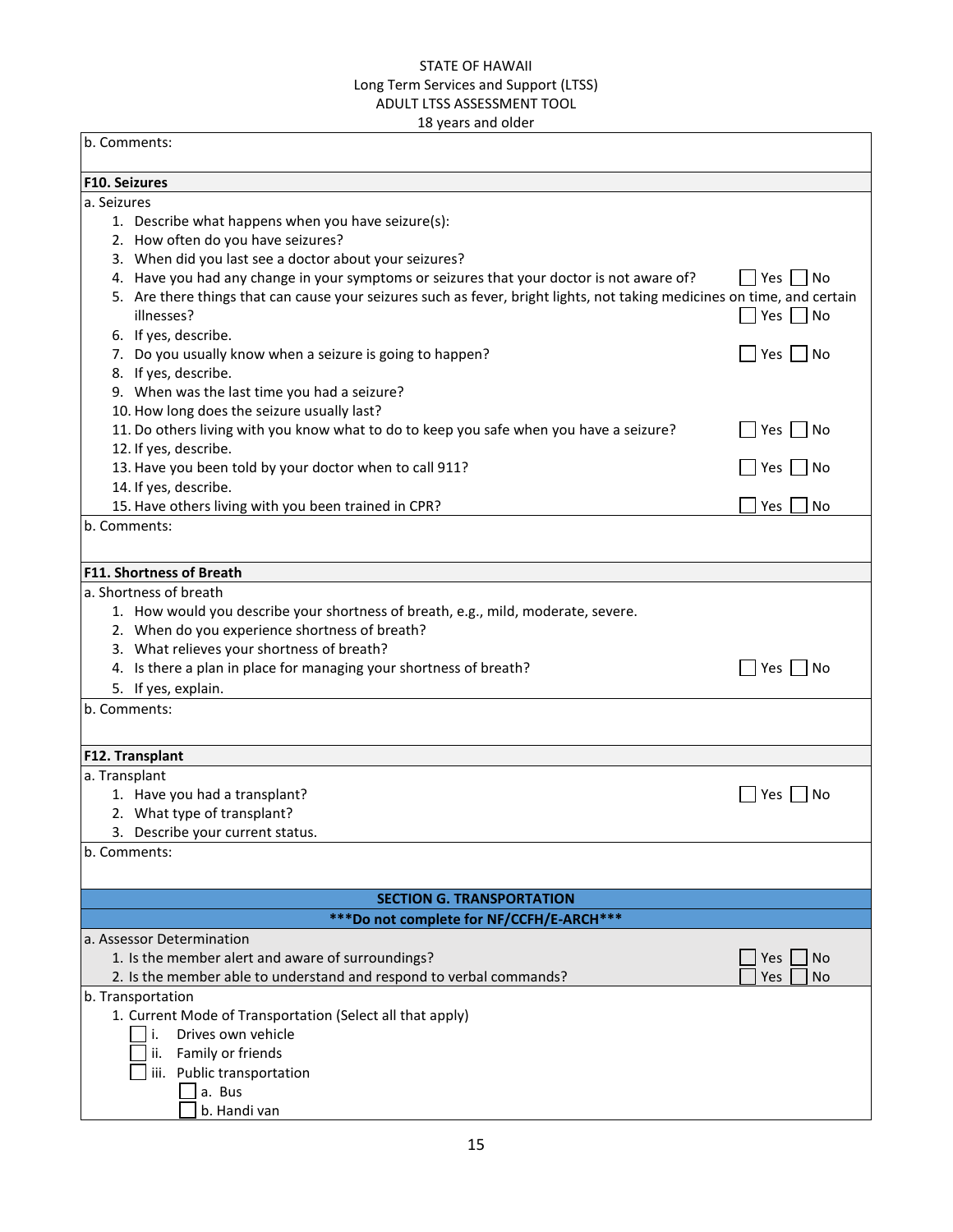|  | 18 years and older |
|--|--------------------|
|--|--------------------|

| iv. Van<br>a. Curb to curb                                                                                                                                              |                            |            |                 |                         |  |  |  |  |  |
|-------------------------------------------------------------------------------------------------------------------------------------------------------------------------|----------------------------|------------|-----------------|-------------------------|--|--|--|--|--|
| b. Door to door                                                                                                                                                         |                            |            |                 |                         |  |  |  |  |  |
| c. Gurney                                                                                                                                                               |                            |            |                 |                         |  |  |  |  |  |
| v. Taxi                                                                                                                                                                 |                            |            |                 |                         |  |  |  |  |  |
| vi. Air Travel for specialist care                                                                                                                                      |                            |            |                 |                         |  |  |  |  |  |
| vii. Other:                                                                                                                                                             |                            |            |                 |                         |  |  |  |  |  |
| 2. Are you able to use public transportation or can someone regularly transport you to                                                                                  |                            |            |                 |                         |  |  |  |  |  |
| obtain medical services?<br>Yes  <br>No                                                                                                                                 |                            |            |                 |                         |  |  |  |  |  |
| 3. If no, explain.                                                                                                                                                      |                            |            |                 |                         |  |  |  |  |  |
| 4. Are you able to ambulate without assistance (with or without device, includes wheelchair)?<br>Yes<br>No                                                              |                            |            |                 |                         |  |  |  |  |  |
| 5. Are you able to ambulate to the local bus stop?<br>Yes<br>No                                                                                                         |                            |            |                 |                         |  |  |  |  |  |
| 6. Describe.                                                                                                                                                            |                            |            |                 |                         |  |  |  |  |  |
| 7. If wheelchair bound, are you able to self-propel to curb side for pick up?                                                                                           |                            |            |                 | Yes<br>No               |  |  |  |  |  |
| 8. If wheelchair bound, are you able to transfer in and out of vehicle without assistance?                                                                              |                            |            |                 | Yes<br>No               |  |  |  |  |  |
| 9. If the member needs assistance, do you have an attendant?                                                                                                            |                            |            |                 | No<br>Yes               |  |  |  |  |  |
| 10. Do you require any medical equipment when traveling?                                                                                                                |                            |            |                 | <b>No</b><br>Yes        |  |  |  |  |  |
| 11. If yes, list medical equipment (e.g., ventilator, suction machine, feeding pump, etc.)<br>12. Are you able to get to curb side alone (If No, select all that apply) |                            |            |                 | Yes<br>  No             |  |  |  |  |  |
| i. No attendant                                                                                                                                                         |                            |            |                 |                         |  |  |  |  |  |
| ii. Attendant is unable to help member to curb side                                                                                                                     |                            |            |                 |                         |  |  |  |  |  |
| iii. Member is bedbound                                                                                                                                                 |                            |            |                 |                         |  |  |  |  |  |
| iv. Member is non ambulatory                                                                                                                                            |                            |            |                 |                         |  |  |  |  |  |
| v. Member is unable to transfer or receive assistance                                                                                                                   |                            |            |                 |                         |  |  |  |  |  |
| c. Comments:                                                                                                                                                            |                            |            |                 |                         |  |  |  |  |  |
|                                                                                                                                                                         |                            |            |                 |                         |  |  |  |  |  |
|                                                                                                                                                                         |                            |            |                 |                         |  |  |  |  |  |
| <b>SECTION H. HOME ENVIRONMENT</b><br>***Do not complete for NF/CCFH/E-ARCH***                                                                                          |                            |            |                 |                         |  |  |  |  |  |
| a. Current Home                                                                                                                                                         |                            |            |                 |                         |  |  |  |  |  |
| 1. Where are you currently Living: (Select all that apply)                                                                                                              |                            |            |                 |                         |  |  |  |  |  |
| i. Own House                                                                                                                                                            | iv. Rented Apartment       |            |                 | vii. Hawaiian Homestead |  |  |  |  |  |
| ii. Own Apartment                                                                                                                                                       | v. Relative/Friend's House |            | viii. Section 8 |                         |  |  |  |  |  |
| iii. Rented House<br>vi. Public Housing                                                                                                                                 |                            |            | ix. Other:      |                         |  |  |  |  |  |
| 2. Do you feel safe in your neighborhood?                                                                                                                               |                            |            |                 | No<br>Yes               |  |  |  |  |  |
| 3. Does the building have a secured lobby?                                                                                                                              |                            |            |                 | Yes<br>No<br>ΝA         |  |  |  |  |  |
| 4. If yes, entry code and/or entry directions.                                                                                                                          |                            |            |                 |                         |  |  |  |  |  |
| 5. Is there an elevator in the building?                                                                                                                                |                            |            |                 | Yes<br>No<br><b>NA</b>  |  |  |  |  |  |
| 6. Is your home accessible to wheelchairs or other assistive devices?                                                                                                   |                            |            |                 | Yes<br>No               |  |  |  |  |  |
| 7. Identify the accessible Locations: (Select all that apply)                                                                                                           |                            |            |                 |                         |  |  |  |  |  |
| i. Doorways                                                                                                                                                             |                            |            |                 |                         |  |  |  |  |  |
|                                                                                                                                                                         | ii. Hallway                |            |                 |                         |  |  |  |  |  |
| iii. Bathroom                                                                                                                                                           |                            |            |                 |                         |  |  |  |  |  |
| iv. Exits                                                                                                                                                               |                            |            |                 |                         |  |  |  |  |  |
|                                                                                                                                                                         | Adequate                   | Inadequate | N/A             | Comments                |  |  |  |  |  |
| b. Exterior Assessment                                                                                                                                                  |                            |            |                 |                         |  |  |  |  |  |
| Walkways free of clutter                                                                                                                                                |                            |            |                 |                         |  |  |  |  |  |
| Ramps/handrails safe                                                                                                                                                    |                            |            |                 | Accessible<br>#Exits    |  |  |  |  |  |
| Stairs safe                                                                                                                                                             |                            |            |                 | Locations               |  |  |  |  |  |
|                                                                                                                                                                         |                            |            |                 | #steps<br>Locations     |  |  |  |  |  |
|                                                                                                                                                                         |                            |            |                 |                         |  |  |  |  |  |
|                                                                                                                                                                         |                            |            |                 |                         |  |  |  |  |  |
| Safe water source<br>Other:                                                                                                                                             |                            |            |                 | Water catchment         |  |  |  |  |  |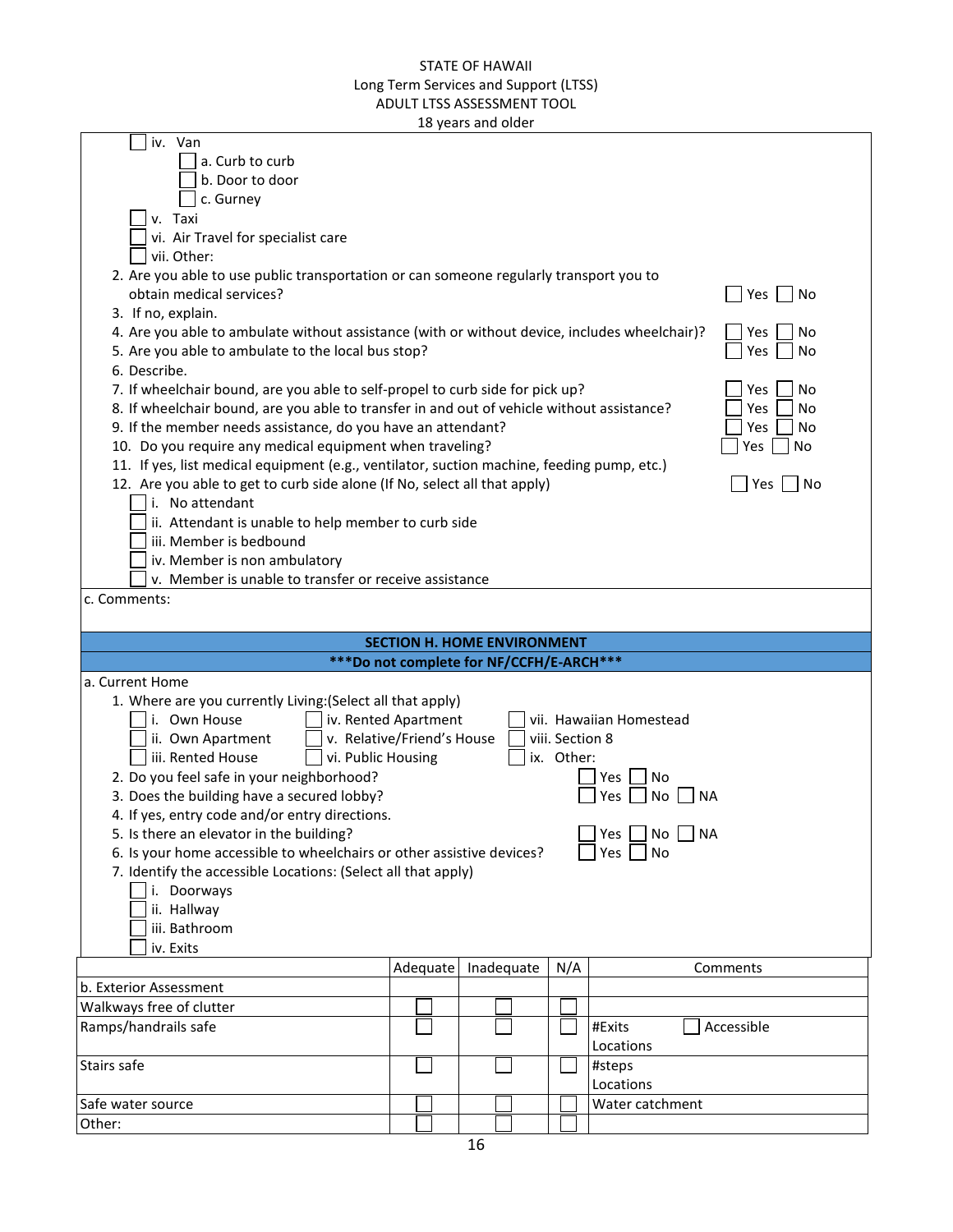| 18 years and older                                                            |                                           |                                           |  |  |                                      |  |  |  |              |               |
|-------------------------------------------------------------------------------|-------------------------------------------|-------------------------------------------|--|--|--------------------------------------|--|--|--|--------------|---------------|
| c. Interior Assessment                                                        |                                           |                                           |  |  |                                      |  |  |  |              |               |
| Clear pathway to exit/entry                                                   |                                           |                                           |  |  |                                      |  |  |  |              |               |
|                                                                               | Sturdy floors (other structural)          |                                           |  |  |                                      |  |  |  |              |               |
| Handrails safe                                                                |                                           |                                           |  |  |                                      |  |  |  |              |               |
| Stairs safe                                                                   |                                           |                                           |  |  |                                      |  |  |  | #steps       |               |
|                                                                               |                                           |                                           |  |  |                                      |  |  |  | Locations    |               |
|                                                                               | Free of trash accumulation/Trash Disposal |                                           |  |  |                                      |  |  |  |              |               |
| Lighting                                                                      |                                           |                                           |  |  |                                      |  |  |  |              |               |
|                                                                               | Tacked down rugs and carpets              |                                           |  |  |                                      |  |  |  |              |               |
|                                                                               | Visible cords/electrical circuits safe    |                                           |  |  |                                      |  |  |  |              |               |
|                                                                               | Telephone service and accessibility       |                                           |  |  |                                      |  |  |  |              |               |
|                                                                               | Smoke/fire detector or fire extinguisher  |                                           |  |  |                                      |  |  |  | Locations    |               |
| operational                                                                   |                                           |                                           |  |  |                                      |  |  |  |              |               |
|                                                                               | Grab bars/support structures              |                                           |  |  |                                      |  |  |  | Locations    |               |
|                                                                               | Bathing/hand washing facilities           |                                           |  |  |                                      |  |  |  | Hot water    | Running water |
|                                                                               |                                           |                                           |  |  |                                      |  |  |  |              |               |
|                                                                               | Food preparation areas clean              |                                           |  |  |                                      |  |  |  |              |               |
| Cooking appliances safe                                                       |                                           |                                           |  |  |                                      |  |  |  | Stove        | Fridge        |
|                                                                               |                                           |                                           |  |  |                                      |  |  |  | Freezer      | Microwave     |
|                                                                               |                                           |                                           |  |  |                                      |  |  |  |              |               |
|                                                                               |                                           |                                           |  |  |                                      |  |  |  |              |               |
| Food storage safe                                                             |                                           |                                           |  |  |                                      |  |  |  |              |               |
|                                                                               | Pets in house (cats, dogs, etc.) secured  |                                           |  |  |                                      |  |  |  |              |               |
| Laundry                                                                       |                                           |                                           |  |  |                                      |  |  |  | Washer       | Dryer         |
|                                                                               | Insects/other pests or rodents            |                                           |  |  |                                      |  |  |  |              |               |
| Smoke free house                                                              |                                           |                                           |  |  |                                      |  |  |  |              |               |
|                                                                               | Guns/weapons (locked/unlocked)            |                                           |  |  |                                      |  |  |  |              |               |
|                                                                               | Sufficient space for equipment/supplies   |                                           |  |  |                                      |  |  |  | Generator    |               |
|                                                                               |                                           |                                           |  |  |                                      |  |  |  |              |               |
| Home ventilation                                                              |                                           |                                           |  |  |                                      |  |  |  | Too hot      | Too cold      |
|                                                                               |                                           |                                           |  |  |                                      |  |  |  |              |               |
| Other:                                                                        |                                           |                                           |  |  |                                      |  |  |  |              |               |
| d. Comments:                                                                  |                                           |                                           |  |  |                                      |  |  |  |              |               |
|                                                                               |                                           |                                           |  |  | <b>SECTION I. EMERGENCY PLANNING</b> |  |  |  |              |               |
|                                                                               |                                           | *** Do not complete for NF/CCFH/E-ARCH*** |  |  |                                      |  |  |  |              |               |
| a. Emergency Contact(s)                                                       |                                           |                                           |  |  |                                      |  |  |  |              |               |
|                                                                               | Name                                      | Relationship                              |  |  | Address                              |  |  |  | Phone number | Email address |
|                                                                               |                                           | to member                                 |  |  |                                      |  |  |  |              |               |
| 1. Primary                                                                    |                                           |                                           |  |  |                                      |  |  |  |              |               |
| 2. Secondary                                                                  |                                           |                                           |  |  |                                      |  |  |  |              |               |
| b. Emergency Plan                                                             |                                           |                                           |  |  |                                      |  |  |  |              |               |
| 1. Describe your Fire Evacuation Plan (Attach floor plan).                    |                                           |                                           |  |  |                                      |  |  |  |              |               |
| 2. Describe your Disaster Evacuation Plan.                                    |                                           |                                           |  |  |                                      |  |  |  |              |               |
| 3. Where is the nearest Emergency Shelter:                                    |                                           |                                           |  |  |                                      |  |  |  |              |               |
| 4. Describe your Power Outage Back up Plan/Equipment.                         |                                           |                                           |  |  |                                      |  |  |  |              |               |
| 5. Location of your fuse box/circuit breaker.                                 |                                           |                                           |  |  |                                      |  |  |  |              |               |
| 6. Location of your water turn off valve.                                     |                                           |                                           |  |  |                                      |  |  |  |              |               |
| 7. Is your Individualized Emergency Back-up Plan Form completed?<br>Yes<br>No |                                           |                                           |  |  |                                      |  |  |  |              |               |
| c. Comments:                                                                  |                                           |                                           |  |  |                                      |  |  |  |              |               |
|                                                                               |                                           |                                           |  |  | <b>SECTION J. MEMBER NEEDS</b>       |  |  |  |              |               |
|                                                                               | J1. Treatments and Therapy Needs          |                                           |  |  |                                      |  |  |  |              |               |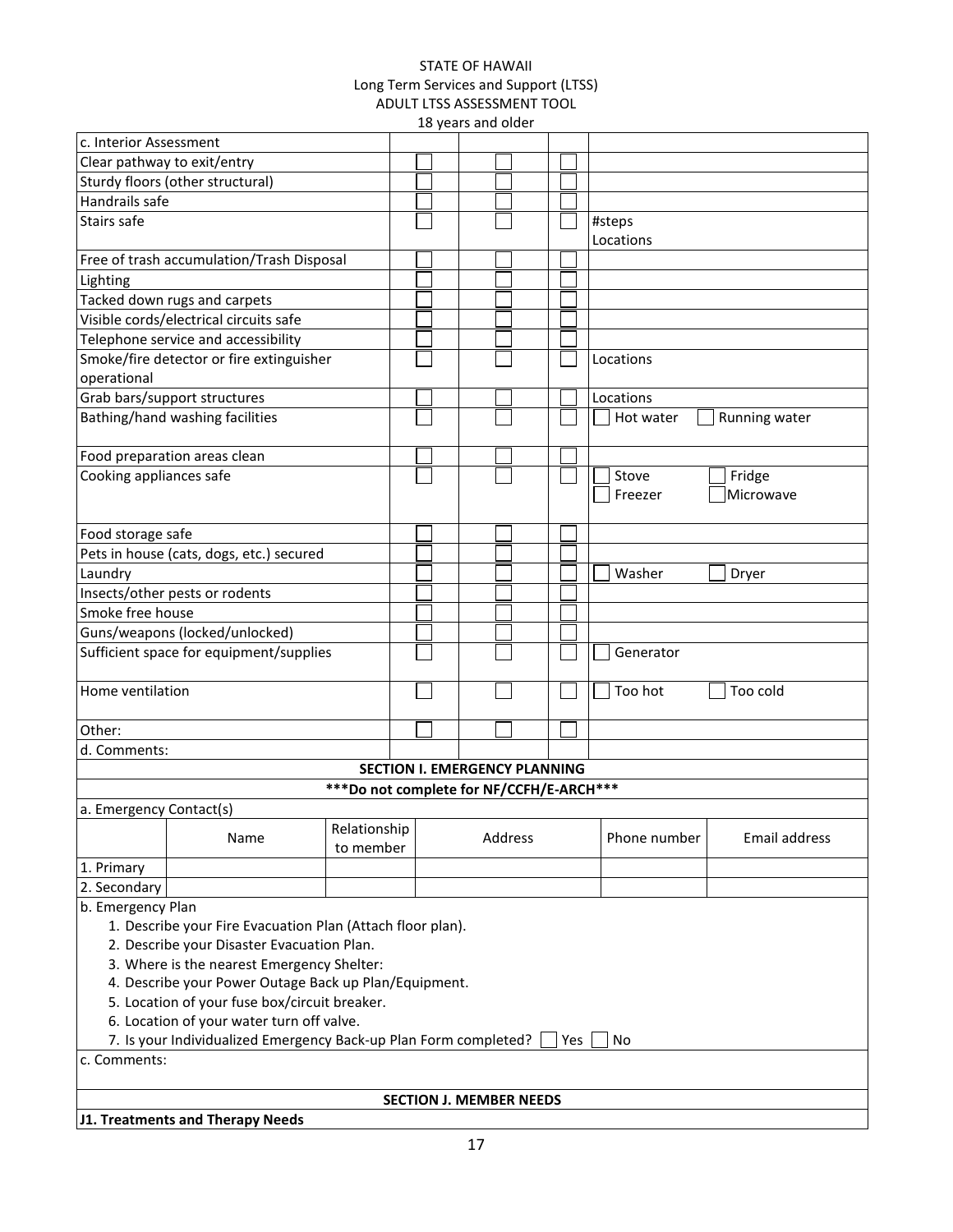| a. List Treatment and Therapy Needs                                                                                               |           |                                           |          |          |  |  |
|-----------------------------------------------------------------------------------------------------------------------------------|-----------|-------------------------------------------|----------|----------|--|--|
| Treatment/Therapy                                                                                                                 | Frequency |                                           | Comments |          |  |  |
|                                                                                                                                   |           |                                           |          |          |  |  |
|                                                                                                                                   |           |                                           |          |          |  |  |
|                                                                                                                                   |           |                                           |          |          |  |  |
|                                                                                                                                   |           |                                           |          |          |  |  |
|                                                                                                                                   |           |                                           |          |          |  |  |
| J2. Medical Equipment and Supply Needs                                                                                            |           |                                           |          |          |  |  |
| a. List Medical Equipment and Supply Needs                                                                                        |           |                                           |          |          |  |  |
| <b>Medical Equipment/Supply</b>                                                                                                   |           | Type/Description                          |          | Comments |  |  |
|                                                                                                                                   |           |                                           |          |          |  |  |
|                                                                                                                                   |           |                                           |          |          |  |  |
|                                                                                                                                   |           |                                           |          |          |  |  |
|                                                                                                                                   |           |                                           |          |          |  |  |
|                                                                                                                                   |           |                                           |          |          |  |  |
| J3. HCBS Needs                                                                                                                    |           |                                           |          |          |  |  |
| a. List HCBS Service Needs                                                                                                        |           |                                           |          |          |  |  |
| <b>HCBS Service</b>                                                                                                               |           | Frequency                                 |          | Comments |  |  |
|                                                                                                                                   |           |                                           |          |          |  |  |
|                                                                                                                                   |           |                                           |          |          |  |  |
|                                                                                                                                   |           |                                           |          |          |  |  |
|                                                                                                                                   |           |                                           |          |          |  |  |
| <b>J4. Institutional Needs</b>                                                                                                    |           |                                           |          |          |  |  |
| a. List Institutional Needs                                                                                                       |           |                                           |          |          |  |  |
| <b>Institutional Service</b>                                                                                                      |           |                                           | Comments |          |  |  |
|                                                                                                                                   |           |                                           |          |          |  |  |
|                                                                                                                                   |           |                                           |          |          |  |  |
|                                                                                                                                   |           |                                           |          |          |  |  |
|                                                                                                                                   |           |                                           |          |          |  |  |
|                                                                                                                                   |           |                                           |          |          |  |  |
| J5. Referrals                                                                                                                     |           |                                           |          |          |  |  |
| a. Referrals                                                                                                                      |           |                                           |          |          |  |  |
| Service                                                                                                                           |           |                                           | Comments |          |  |  |
|                                                                                                                                   |           |                                           |          |          |  |  |
|                                                                                                                                   |           |                                           |          |          |  |  |
|                                                                                                                                   |           |                                           |          |          |  |  |
|                                                                                                                                   |           |                                           |          |          |  |  |
|                                                                                                                                   |           | <b>SECTION K. EDUCATION</b>               |          |          |  |  |
| a. List Education                                                                                                                 |           |                                           |          |          |  |  |
| <b>Education that was Provided</b>                                                                                                |           | <b>Education Needs</b>                    |          | Comments |  |  |
|                                                                                                                                   |           |                                           |          |          |  |  |
|                                                                                                                                   |           |                                           |          |          |  |  |
|                                                                                                                                   |           |                                           |          |          |  |  |
|                                                                                                                                   |           |                                           |          |          |  |  |
|                                                                                                                                   |           |                                           |          |          |  |  |
|                                                                                                                                   |           | SECTION L. SUMMARY/ADDITIONAL INFORMATION |          |          |  |  |
| a. Goal: To document a brief summary of visit.                                                                                    |           |                                           |          |          |  |  |
| a. Instructions: Provide a brief summary of visit. Include additional information that affects the delivery of services i.e., any |           |                                           |          |          |  |  |

barriers and identify any needs that require follow up.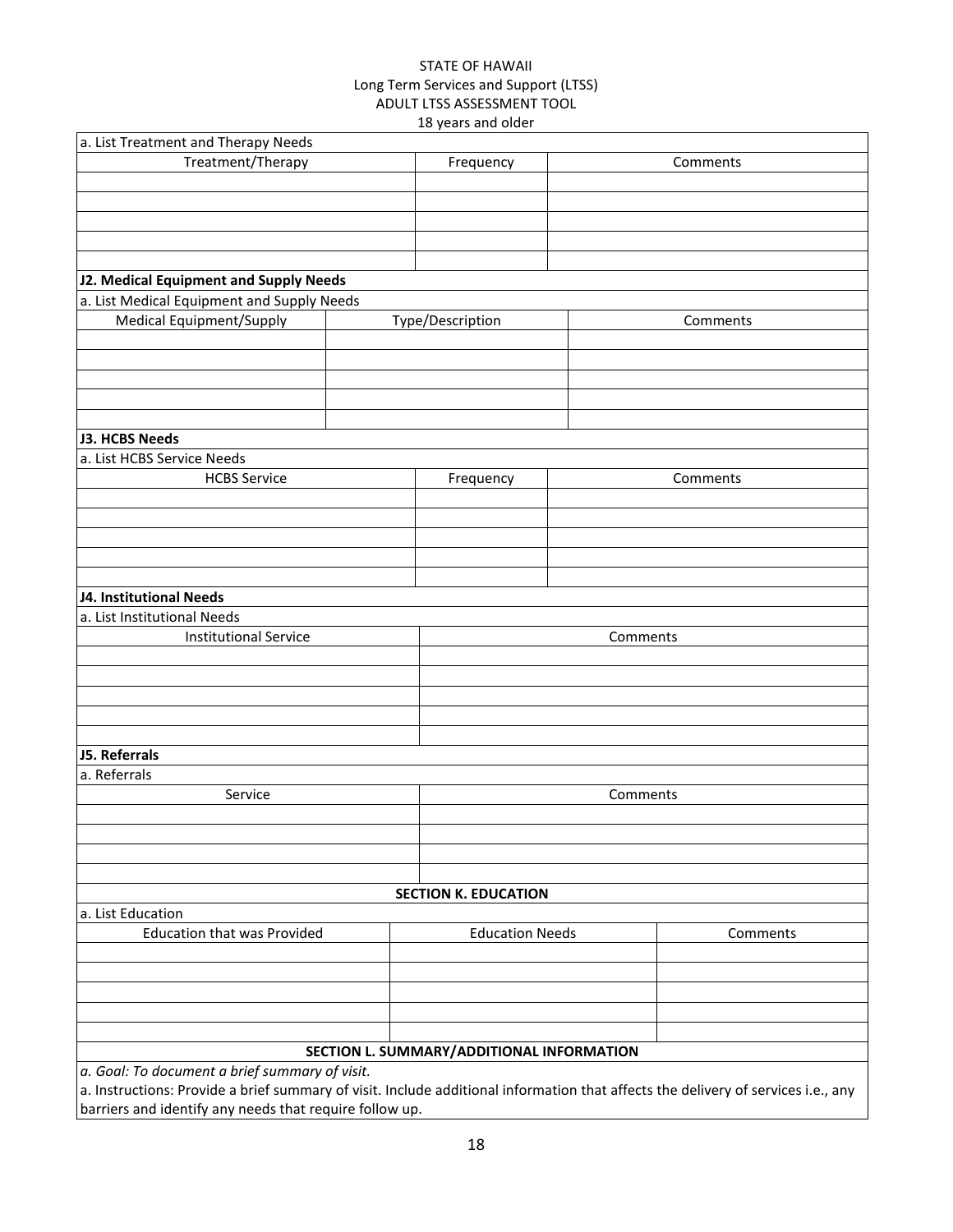| <b>APPENDICES</b>                                    |                                                      |  |  |  |  |  |  |
|------------------------------------------------------|------------------------------------------------------|--|--|--|--|--|--|
| <b>Appendix A. Treatments and Therapies</b>          |                                                      |  |  |  |  |  |  |
| BiPAP/CPAP<br>1.                                     | 13. Palliative care                                  |  |  |  |  |  |  |
| Catheter care<br>2.                                  | 14. Personal Emergency Response System (PERS)        |  |  |  |  |  |  |
| Chemotherapy<br>3.                                   | 15. Physical therapy                                 |  |  |  |  |  |  |
| Chest physiotherapy<br>4.                            | 16. Psychological therapy                            |  |  |  |  |  |  |
| Cough Insufflator/Exsufflator*<br>5.                 | 17. Radiation                                        |  |  |  |  |  |  |
| Dialysis<br>6.                                       | 18. Respiratory therapy                              |  |  |  |  |  |  |
| Enteral Feeding*<br>7.                               | 19. Speech language therapy                          |  |  |  |  |  |  |
| 8.<br>Home Health                                    | 20. Suctioning*                                      |  |  |  |  |  |  |
| Hospice care<br>9.                                   | 21. Tracheostomy care*                               |  |  |  |  |  |  |
| 10. IV therapy*                                      | 22. Transfusion                                      |  |  |  |  |  |  |
| 11. Occupational therapy                             | 23. Ventilator care*                                 |  |  |  |  |  |  |
| 12. Oxygen therapy                                   | 24. Wound care*                                      |  |  |  |  |  |  |
|                                                      | 99. Other                                            |  |  |  |  |  |  |
| Appendix B. Medical Equipment and Supplies           |                                                      |  |  |  |  |  |  |
| 1. Bath chair/shower bench                           | 16. Oxygen concentrator*                             |  |  |  |  |  |  |
| 2.<br>BiPAP/CPAP                                     | 17. Oxygen tank*                                     |  |  |  |  |  |  |
| 3.<br>Cane                                           | 18. Patient lift                                     |  |  |  |  |  |  |
| <b>Catheter Supplies</b><br>4.                       | 19. Personal Emergency Response System (PERS)        |  |  |  |  |  |  |
| <b>Chest Vest</b><br>5.                              | 20. Pulse oximeter*                                  |  |  |  |  |  |  |
| Commode<br>6.                                        | 21. Scooter                                          |  |  |  |  |  |  |
| Cough Insufflator/Exsufflator*<br>7.                 | 22. Specialty mattress                               |  |  |  |  |  |  |
| <b>Enteral Feeding Supplies*</b><br>8.               | 23. Stander                                          |  |  |  |  |  |  |
| Feeding Pump*<br>9.                                  | 24. Suction machine*                                 |  |  |  |  |  |  |
| 10. Grab bars                                        | 25. Toilet Chair                                     |  |  |  |  |  |  |
| 11. Hand held shower head                            | 26. Tracheostomy Supplies*                           |  |  |  |  |  |  |
| 12. Hospital Bed                                     | 27. Transfer board                                   |  |  |  |  |  |  |
| 13. Incontinence supplies                            | 28. Walker                                           |  |  |  |  |  |  |
| 14. Nebulizer*                                       | 29. Wheelchair                                       |  |  |  |  |  |  |
| 15. Ostomy Supplies                                  | 99. Other                                            |  |  |  |  |  |  |
| <b>Appendix C. HCBS Services</b>                     |                                                      |  |  |  |  |  |  |
| 1. Adult Day Care (ADC)                              | 11. Moving Assistance                                |  |  |  |  |  |  |
| Adult Day Health (ADH)<br>2.                         | 12. Non-Medical Transportation                       |  |  |  |  |  |  |
| <b>Assisted Living Facility (ALF)</b><br>3.          | 13. Personal Assistance Services - Level 1 (PA-1) -  |  |  |  |  |  |  |
| <b>Community Care Management Agency (CCMA)</b><br>4. | 14. Personal Assistance Services - Level II (PA-2) - |  |  |  |  |  |  |
| Counseling and Training (C&T)<br>5.                  | 15. Personal Assistance-Level 2 Delegated (PA-2      |  |  |  |  |  |  |
| Community Care Foster Family Home (CCFFH)<br>6.      | Delegated)                                           |  |  |  |  |  |  |
| Expanded Adult Residential Care Home (E-<br>7.       | 16. Personal Emergency Response System (PERS)        |  |  |  |  |  |  |
| ARCH)                                                | 17. Respite Care                                     |  |  |  |  |  |  |
| Environmental Accessibility Adaptations (EAA)<br>8.  | 18. Skilled (or Private Duty) Nursing (SN)           |  |  |  |  |  |  |
| <b>Home Delivered Meals</b><br>9.                    | 19. Specialized Medical Equipment and Supplies       |  |  |  |  |  |  |
| 10. Home Maintenance                                 | 99. Other                                            |  |  |  |  |  |  |
| <b>Appendix D. Institutional Services</b>            |                                                      |  |  |  |  |  |  |
| Acute Waitlisted ICF/SNF<br>1.                       | Sub-Acute Facility<br>3.                             |  |  |  |  |  |  |
| NF (ICF/SNF)<br>2.                                   | <b>Rehabilitation Center</b><br>4.                   |  |  |  |  |  |  |
| <b>Appendix E. Diseases</b>                          |                                                      |  |  |  |  |  |  |
| Asthma<br>1.                                         | High Blood Pressure<br>8.                            |  |  |  |  |  |  |
| 2.<br>Cancer                                         | HIV/AIDS<br>9.                                       |  |  |  |  |  |  |
| 3.<br>Chronic Obstructive Pulmonary Disorder (COPD)  | 10. Seizures                                         |  |  |  |  |  |  |
| 4.<br><b>Diabetes</b>                                | 11. Shortness of Breath                              |  |  |  |  |  |  |
| 5.<br>End Stage Renal Disease (ESRD)                 | 12. Transplant                                       |  |  |  |  |  |  |